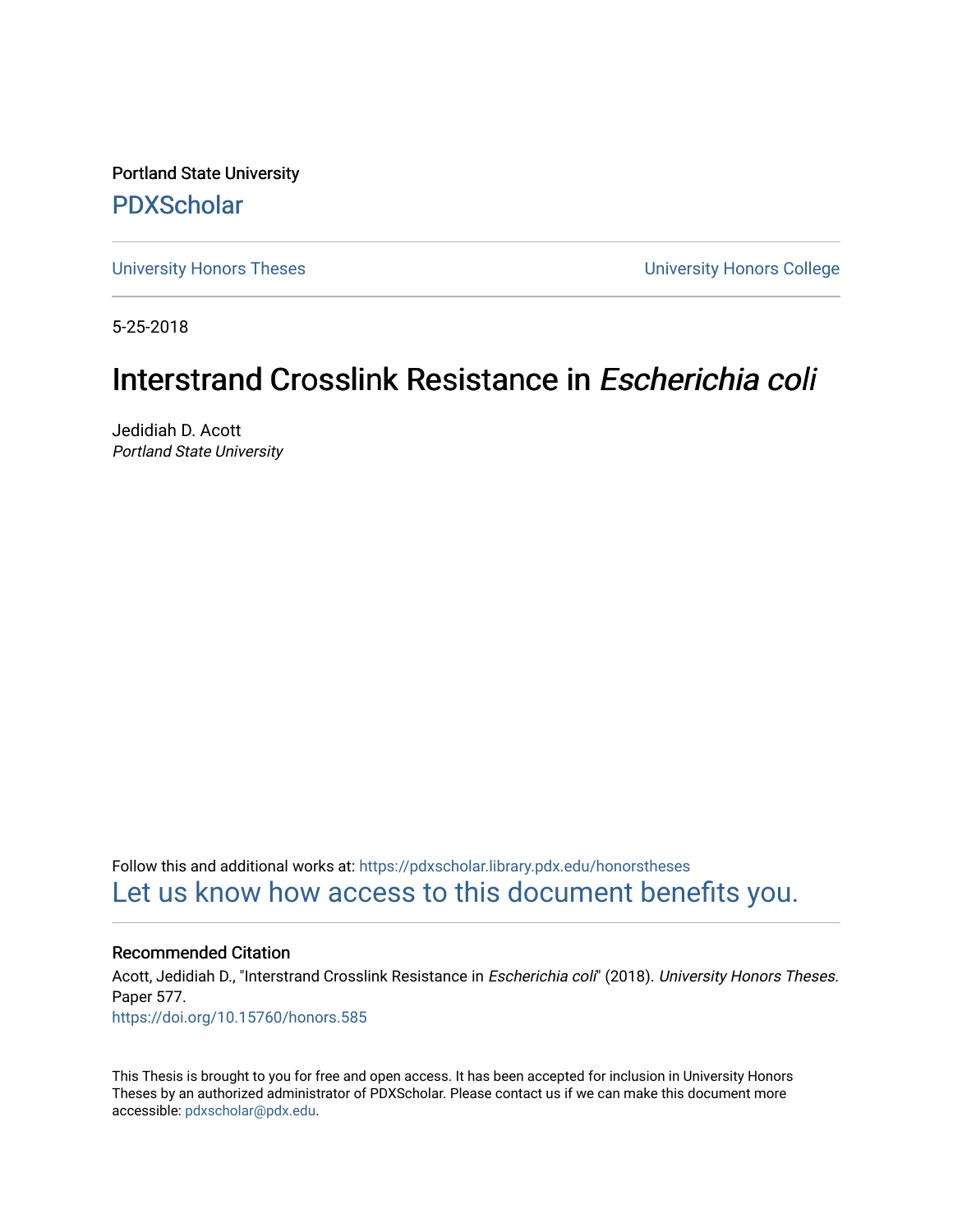**Interstrand Crosslink Resistance in** *Escherichia coli*

**by**

### **Jedidiah Acott**

## **An undergraduate honors thesis submitted in partial fulfillment of the**

## **Requirements for the degree of**

**Bachelor of Science**

**in**

**University Honors**

**and**

**Biology**

**Thesis Adviser**

**Justin Courcelle**

**Portland State University**

**2018**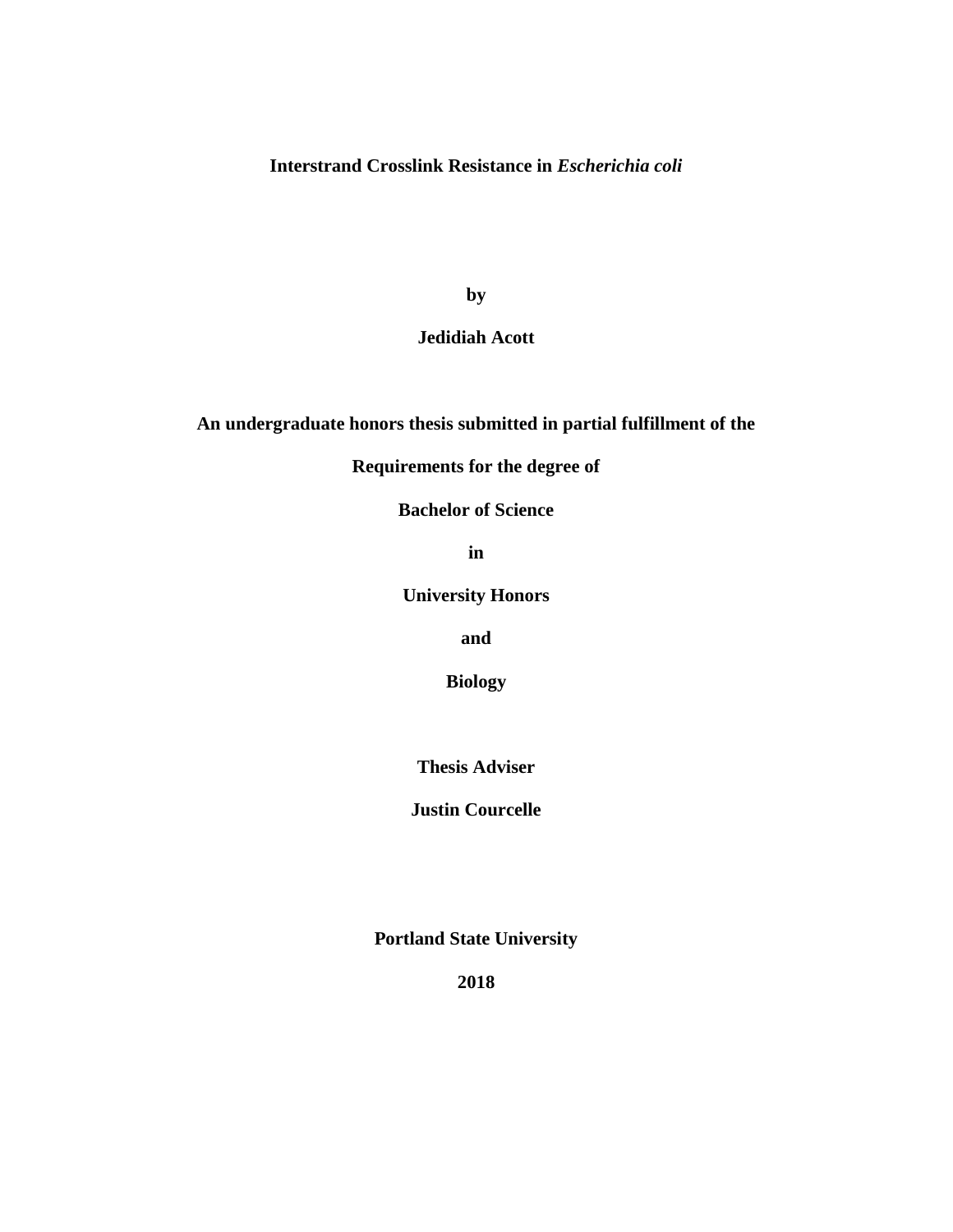## **Table of Contents**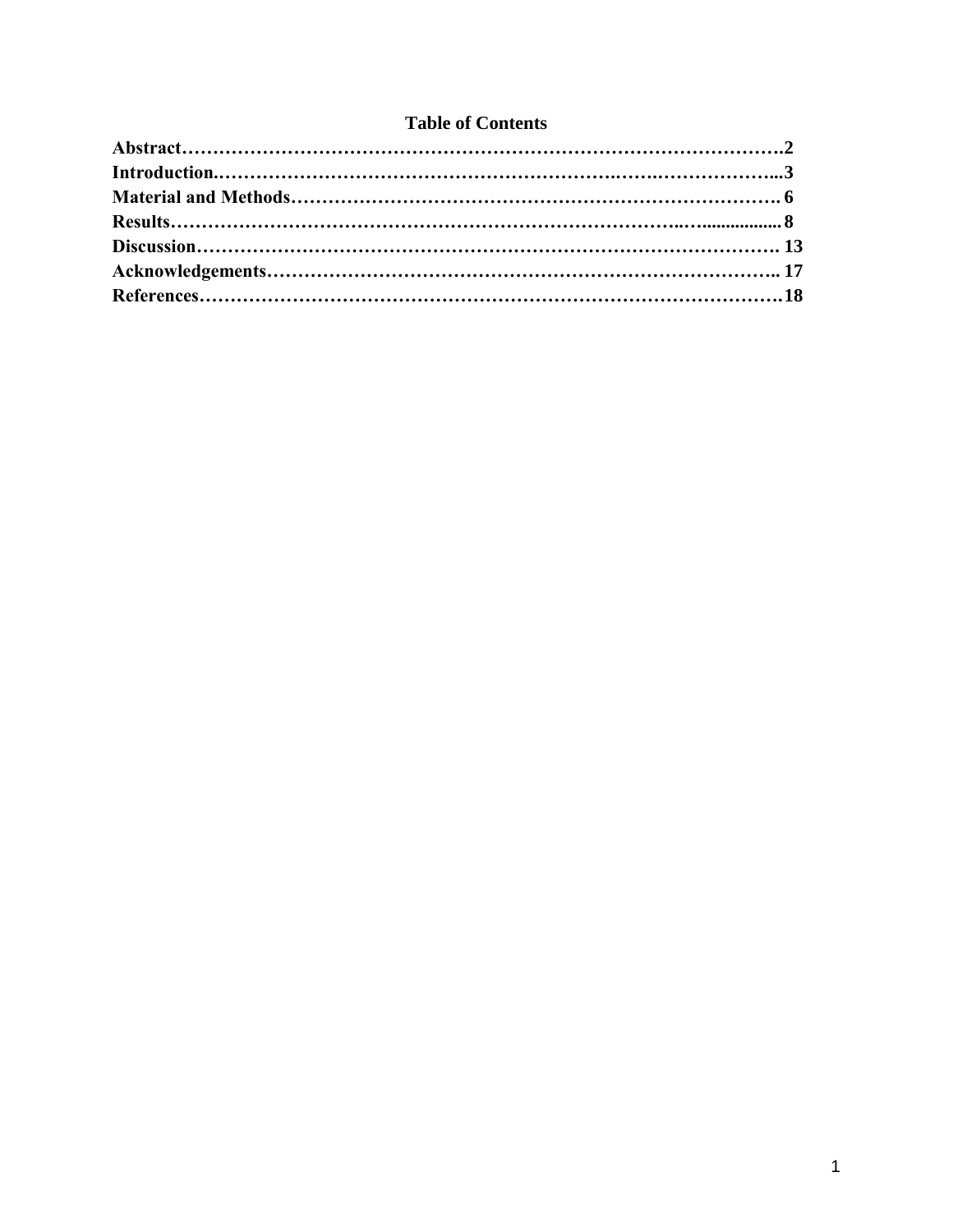#### **Abstract**

8-methoxypsoralen is a DNA-intercalating agent, which can photoreact with pyrimidine bases on opposing DNA strands, to form an interstrand crosslink. These lesions completely block replication and transcription, and are widely used in chemotherapies; yet how these lesions are processed in the cell remains poorly understood and insight into these processes could lead to better therapies that evade resistance. Previous studies isolated an *Escherichia coli* mutant demonstrating hyper-resistance to interstrand crosslink-inducing agents. The mutation was mapped to 57.2 minutes on the chromosome, and potentially encoded a 55-kDa protein induced as part of the SOS response. Although these genes remain unidentified, *hscA* and *hscB* map to this location, have a similar size, and are SOS-inducible. To determine if these or other genes might confer interstrand crosslink resistance in *E. coli*, we characterized how cells survived 8 methoxypsoralen-UVA treatment in the absence of HscAB, and when these gene products were overexpressed. In a second approach, we developed a selection system to isolate hyper-resistant strains through the sequential growth and exposure of wild-type cultures to 8-methoxypsoralen-UVA. We found no effect on cell survival in the *hscAB* mutant compared to its wild-type parent, suggesting that HscAB may not contribute to interstrand crosslink resistance as previously hypothesized. However, due to the significant cytotoxicity of plasmids containing *hscAB* even in the absence of 8-methoxypsoralen-UVA treatment, we could not determine whether overexpression of these gene products provided cellular protection. Using iteratively 8 methoxypsoralen-UVA treated cells, we isolated strains that were  $>10^4$ -fold more resistant to this interstrand crosslink-inducing agent compared to the parent strain. This result suggests that *E. coli* possess mechanisms of interstrand crosslink repair or tolerance and could serve as a model system for understanding the development of drug resistance in human cells.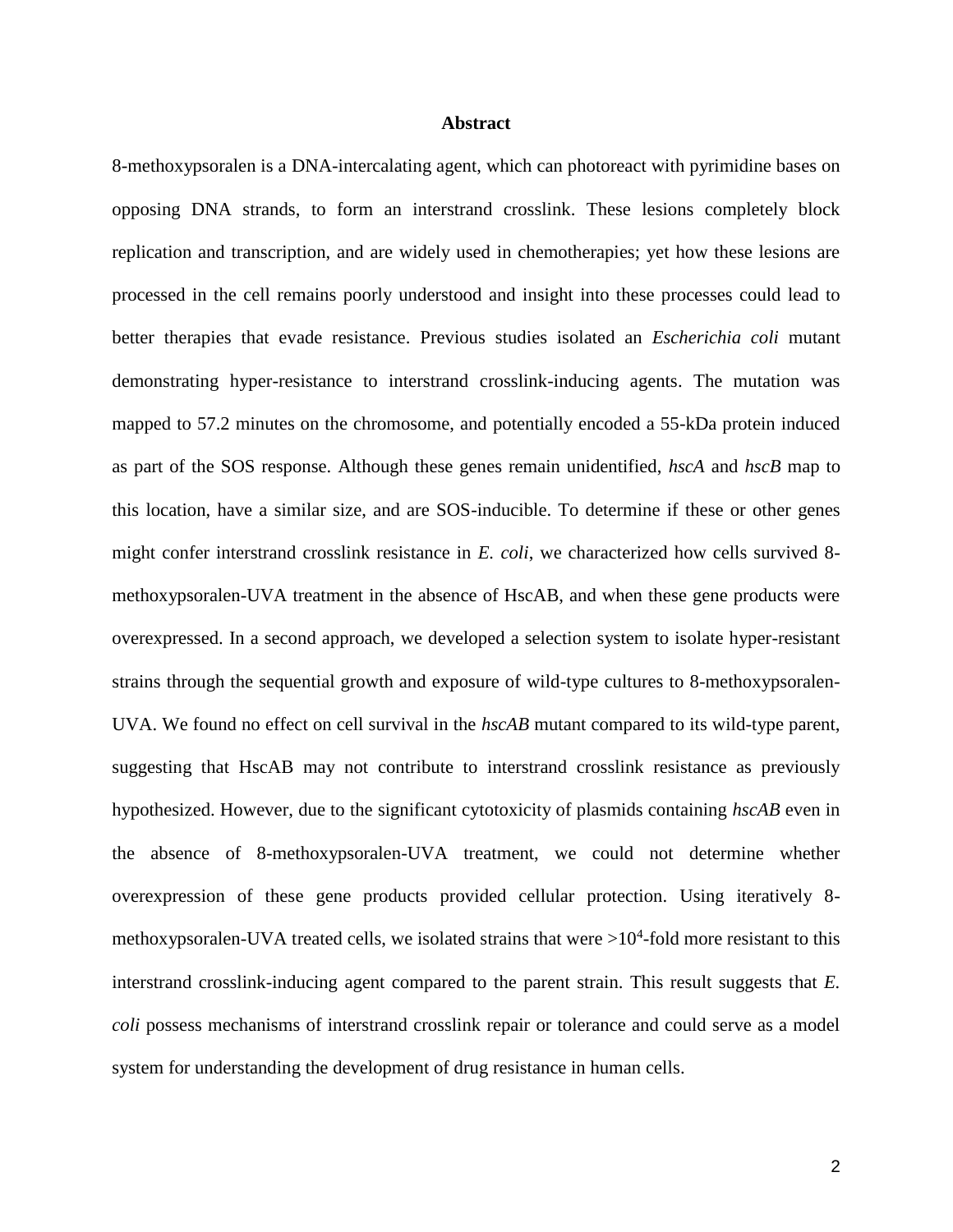#### **Introduction**

Crosslinking agents are an important class of clinical compounds that have wide use as potent chemotherapeutics and in the treatment of psoriasis and various anemias (Bredberg, Lambert, Lindblad, Swanbeck, & Wennersten, 1983; Gupta & Anderson, 1987). Subsequent to cellular internalization, crosslinking agents first intercalate between DNA bases, and then form covalent bonds with cellular DNA through interactions mediated by the reactive functional groups found on these chemicals. Crosslinking agents may form one or multiple covalent interactions, including monoadduct covalent bonds on a single base; intrastrand crosslinks, forming covalent bonds on the same strand; or interstrand crosslinks, forming covalent bonds on opposing DNA strands (Schärer, 2005). The most damaging interaction, interstrand crosslinks, leads to significant cellular toxicity and cell death by preventing the separation of DNA strands during genome replication and transcription. Cisplatin and carboplatin, mitomycin C, and the psoralens are among the most commonly used crosslinking agents in clinics (Guainazzi & Schärer, 2010). In spite of the successful application of interstrand crosslinking agents in chemotherapy as evidenced by tumor regression, medical professionals have repeatedly documented the emergence of cancers that are resistant to these types of bifunctional drugs (O'Grady et al., 2014). Thus, the development of crosslink resistance in cancer cells represents a major limitation to this therapy and highlights the importance of understanding the cellular mechanisms underlying chemoresistance.

#### *Psoralen as an Interstrand Crosslinking Agents*

Psoralen and its derivatives, have been shown to be effective treatments against the integumentary disorders psoriasis, vitiligo, and cutaneous T-cell lymphoma (Arroyo & Tift, 2003; Wackernagel, Hofer, Legat, Kerl, & Wolf, 2006). The three-ring, planar structure of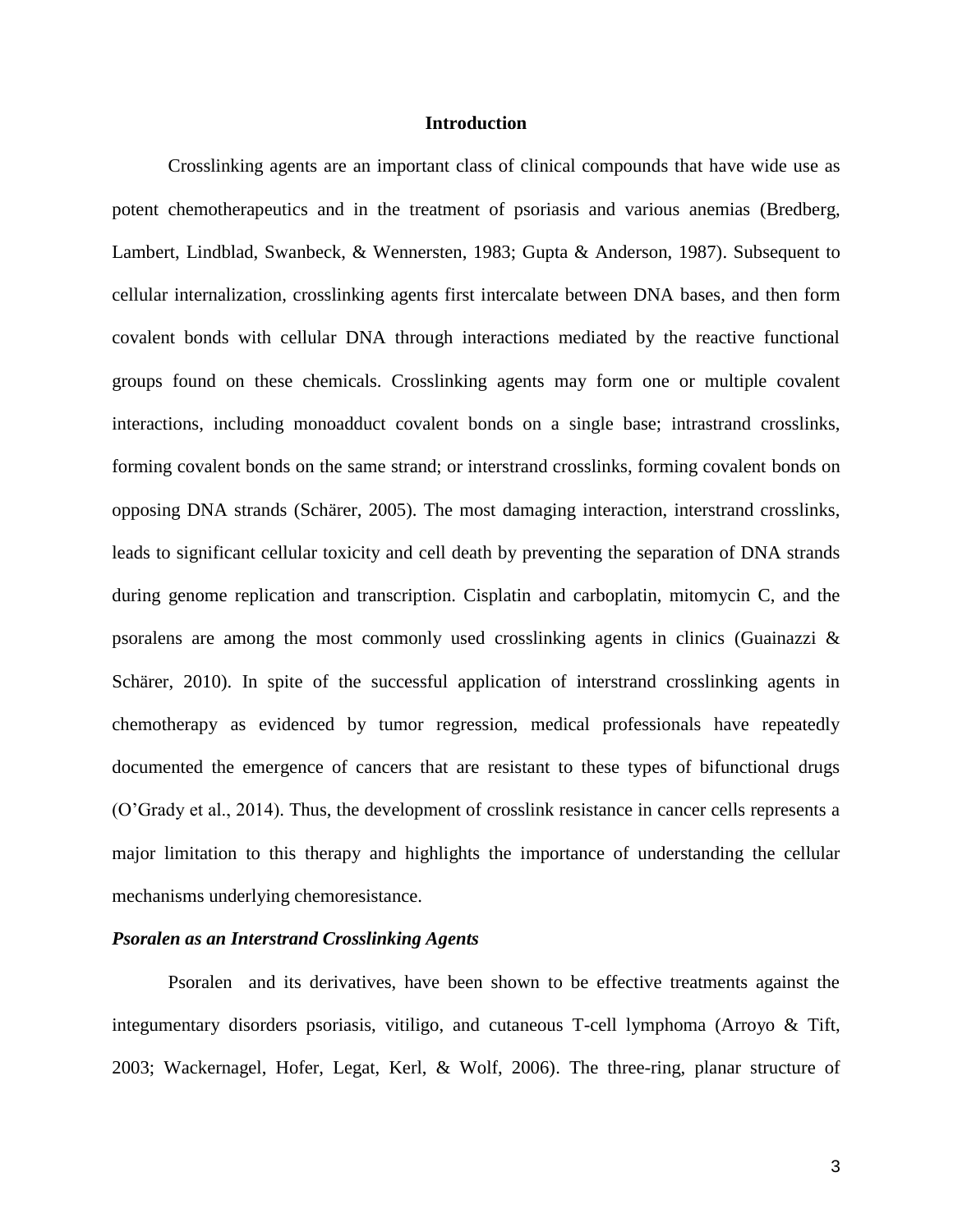psoralen allows the molecule to interact with DNA through intercalation (Cimino, Gamper, Isaacs, & Hearst, 1985). Thereafter, irradiation with long-wavelength ultraviolet light (UVA) can result in the formation of covalent psoralen-DNA adducts (Cole, 1970; Dall'Acqua, 1977). While psoralens can photo-react with all pyrimidines, these compounds show a preference for thymine particularly in the 5'TpA sequence context (Dall'Acqua, 1977; Kanne, Straub, Rapoport, & Hearst, 1982). Psoralen-DNA monoadducts are formed through cycloaddition of either the pyrone or furan ring to an adjacent thymine following absorption of one photon of light (Cimino et al., 1985; Kanne et al., 1982). A subset of these monoadducts, furan-side monoadducts, can then be converted to form an interstrand crosslink with a thymine on the opposite DNA strand after absorption of a second photon of UVA light (Sastry, Ross, & P'arraga, 1997).

#### *DNA Interstrand Crosslink Resistance*

Previous research has implicated multiple mechanisms to explain the observed interstrand crosslink resistance characteristically seen in recurrent post-chemotherapy cancer cells. Many cancers owe their increased survival to the presence of an upregulated ATP-dependent drug pump that may employ reduced cytoplasmic uptake of the crosslinking drugs, increased efflux from the cell, or both (Gottesman, 2002). Downregulation of drug-specific receptors has been observed as well (Cheung-Ong, Giaever, & Nislow, 2013). Other mechanisms proposed to reduce crosslink formation or increase resistance to crosslinks include increased expression of detoxification genes, and prevention of apoptosis (Huang, Mohanty, & Basu, 2004; D. Wang & Lippard, 2005). In addition, enhanced activity of nucleotide excision repair, base excision repair and translesion DNA synthesis enzymes have also been proposed to be involved in resistance to interstrand crosslinks in human cells through either the removal of these replication-blocking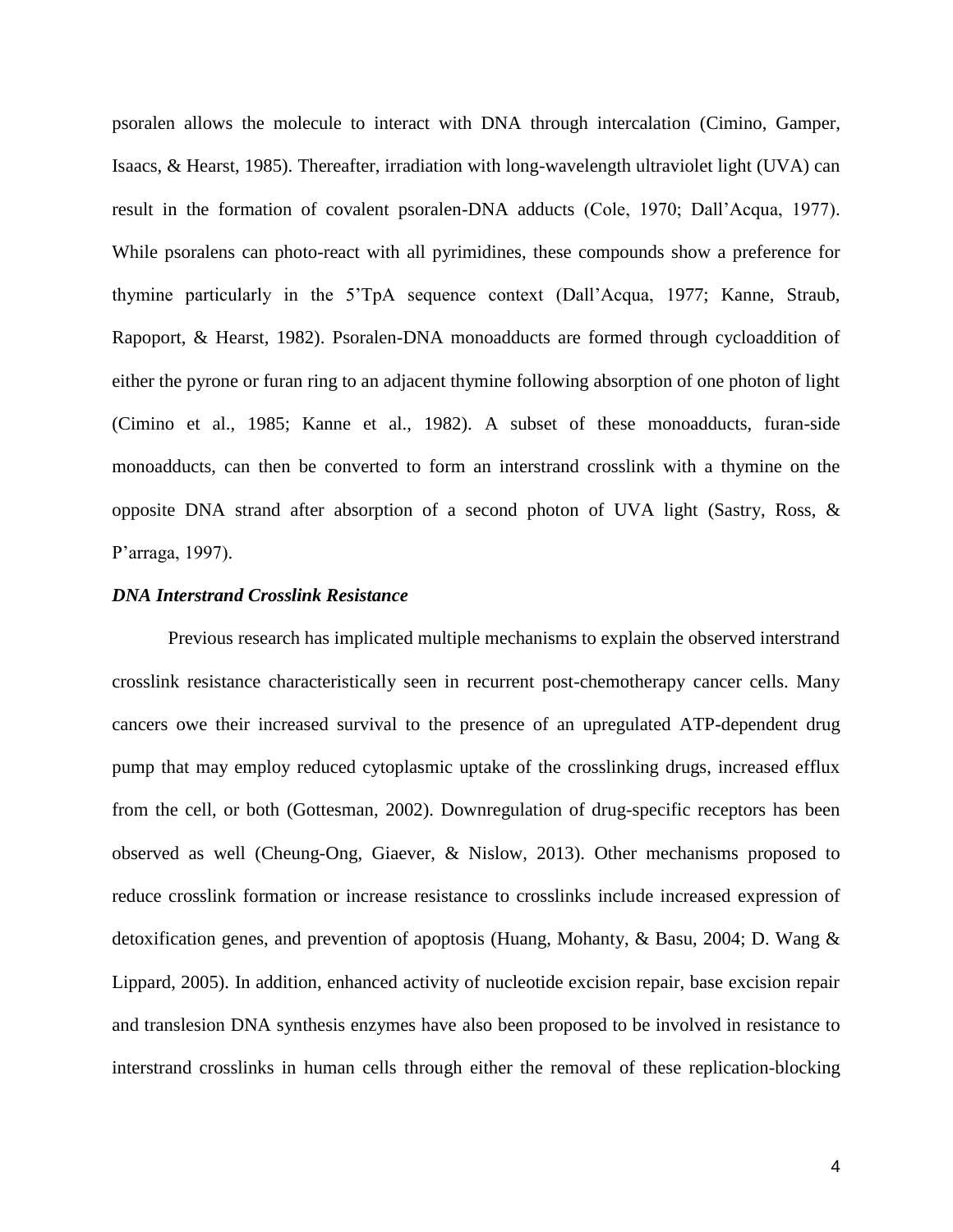lesions or their bypass (Ho & Schärer, 2010; Kaina & Christmann, 2002; Wilson & Seidman, 2010).

Previous work by Holland and colleagues suggested that *E. coli* cells could acquire resistance to interstrand crosslinking agents (Ahmad & Holland, 1985; Holland, Holland, & Ahmad, 1991), similar to what has been observed in human cells. This group isolated a mutant strain that displayed increased cell survival to 8-methoxypsoralen-UVA, mitomycin C, and nitrogen mustard treatment compared to a wild-type strain. Resistance to DNA crosslinks was associated with the presence of an overexpressed 55-kDa protein in extracts of this strain, which was inducible by cellular stress. The function of this protein – whether decreased cell permeability, increased crosslink repair, or increased drug pump activity – was not determined, but the gene location was demonstrated to be 57.2 minutes on the *E. coli* linkage map (Holland et al., 1991).

Given the observed similarities in DNA damage processing between *E. coli* and eukaryotic cells, we proposed to develop *E. coli* as a model system for understanding crosslink resistance in cancer cells (Deans & C West, 2011; Kim & Wilson, 2012). Here we sought to provide conclusive evidence for the genetic capacity of *E. coli* to acquire resistance to the interstrand crosslinking treatment 8-methoxypsoralen-UVA. Using an analysis of *E. coli* gene expression following UV exposure (J. Courcelle, Khodursky, Peter, Brown, & Hanawalt, 2001), we found two candidate SOS-inducible genes – *hscA* and *hscB* – located at 57.2 minutes on the *E. coli* map that could represent the resistance proteins described by Holland and workers (Holland et al., 1991) and examined their role in resistance to 8-methoxypsoralen-UVA. As a second approach to identify novel genes contributing to interstrand crosslink resistance, we also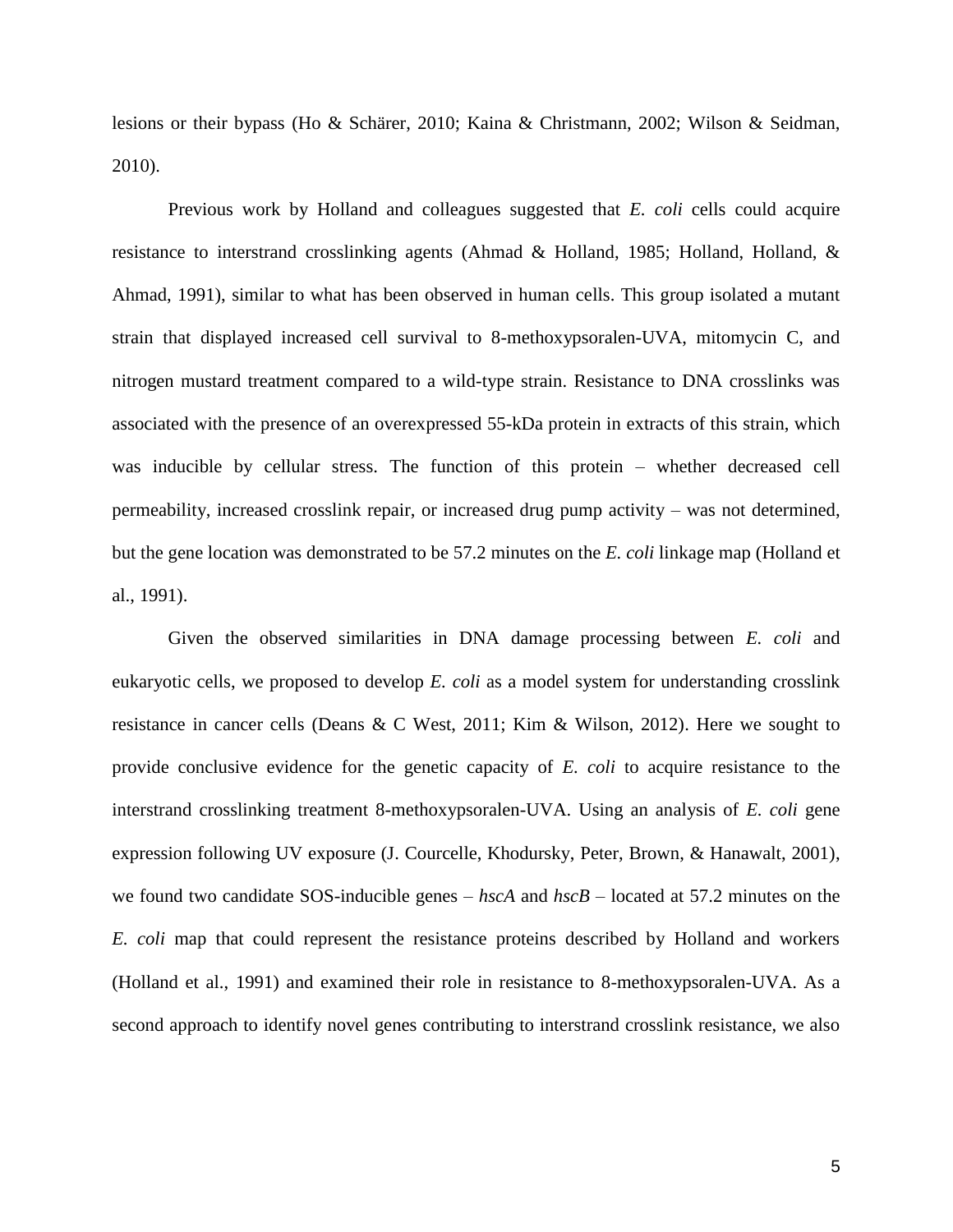developed a selection system to generate *E. coli* that were resistant to 8-methoxypsoralen and UVA exposure.

#### **Materials and Methods**

#### *Bacterial Strains and Plasmids.*

SR108, a *thyA36 deoC2* derivative of W3110 (Mellon & Hanawalt, 1989), was used as the parent for all strains in this study. SR108 *recA*::Tn*10* (HL921) has been previously described (J. Courcelle, Carswell-Crumpton, & Hanawalt, 1997). SR108 *hscAB::cat* was constructed in a two-step process. First, the *cat* cassette was amplified from CL646 (SR108 *polB::*Ω Sm-Spc dinG::kan<sup>R</sup> umuDC595::cat, C. T. Courcelle, Belle, & Courcelle, 2005) using the hscB-catF primer

5'GGATCGCAGCCCTGAGAATGTTATGGATTACTTCACCCTCATGAGACGTTGATCGG CAC and hscA-catR primer 5'

AATAACAATCTTTGGCATATTAAACCTCGTCCACGGAATGCTTTCGAATTTCTGCCAT TC. The PCR product was transformed into DY378 (Yu et al., 2000) to generate CL3644, selecting for chloramphenicol resistance. The gene replacement was then moved into SR108 by standard P1 transduction, generating strain CL3679 and CL3680 (SR108 *hscAB*::*cat* isolates 1 and 2).

The plasmid pBAD/Myc-HisA was purchased from Invitrogen. To generate pBAD-HscAB-Myc-HisA, the *hscAB* genes were first amplified from SR108 using the pBAD-hscB F primer 5'

CCATACCCGTTTTTTGGGCTAACAGGAGGAATTAACCATGGATTACTTCACCCTCTTT GGC and pBAD-hscA R primer 5'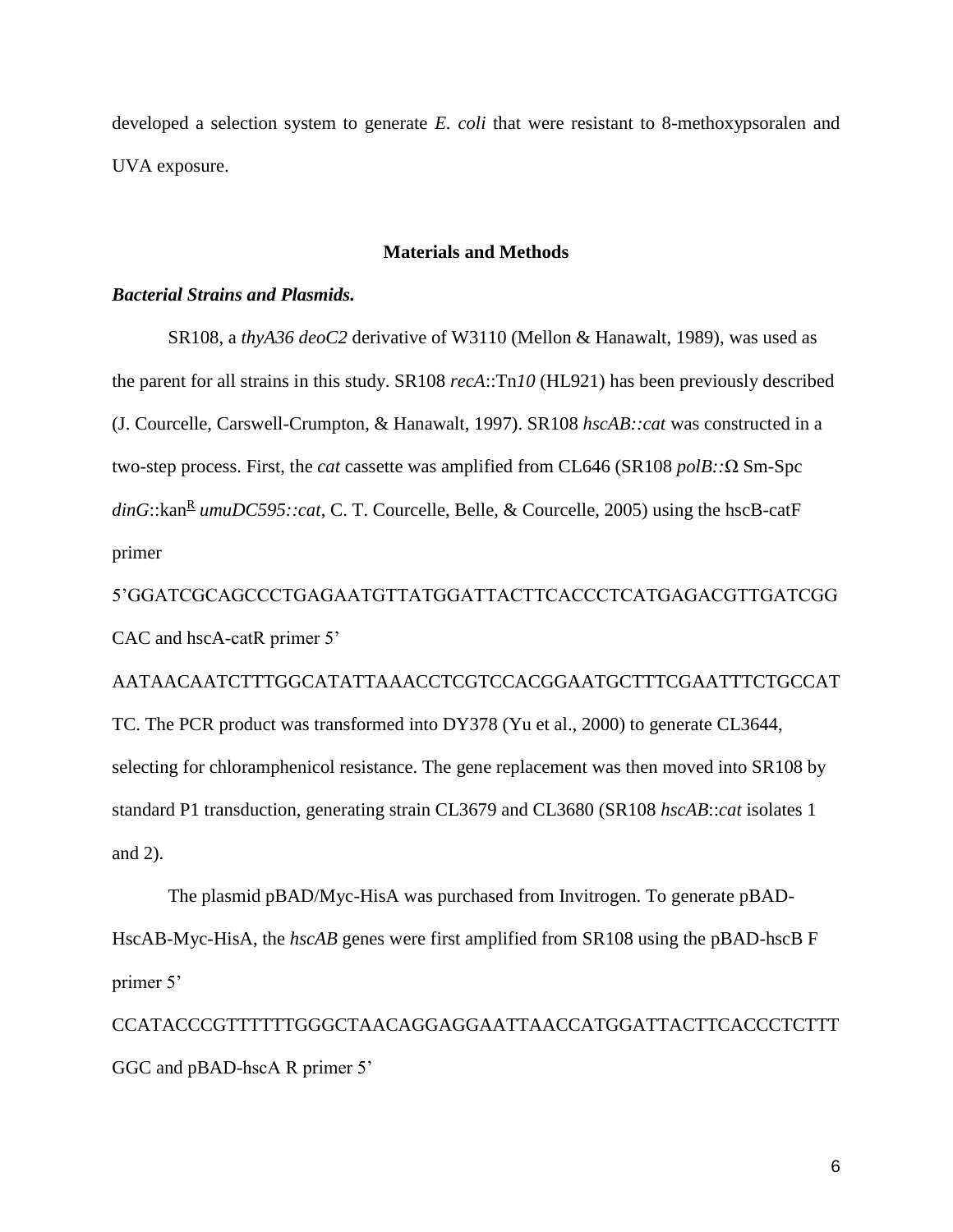#### CGGCGCTATTCAGATCCTCTTCTGAGATGAGTTTTTGTTCAACCTCGTCCACGGAATG

. The resulting PCR product contained *hscAB* genes with flanking sequences homologous to pBAD/Myc-HisA. The pBAD/Myc-HisA vector backbone was amplified from purified plasmid using the pBAD-F primer 5' CATGGTTAATTCCTCCTGTTAGCCCAAAAAACGGGTATGG and pBAD-R primer 5' GAACAAAAACTCATCTCAGAAGAGGATCTGAATAGCGCCG. pBAD-HscAB-Myc-HisA plasmid was generated using Gibson Assembly (NE Biolabs) of equimolar amounts of each PCR product.

SR108 was stably transformed with pBAD/Myc-HisA (pBAD) or pBAD-HscAB-Myc-HisA (pBAD-HscAB) using standard electroporation procedures.

#### *Psoralen-UV-A survival assays.*

Fresh overnight cultures were grown and diluted 1:100 in Davis media supplemented with 0.4% glucose, 0.2% casamino acids, and 10  $\mu$ g/ml thymine (DGCthy) and grown at 37<sup>o</sup>C to an optical density at 600nm ( $OD_{600}$ ) of 0.3. At this time, 20  $\mu$ g/ml 8-methoxypsoralen was added to the culture and incubated at 37°C for 10 minutes. Following incubation, 0.1-ml aliquots of each cultures were removed and serially diluted in 10-fold increments in DGCthy medium. Triplicate 10 µl aliquots of each dilution was then spotted on Luria-Bertani agar plates supplemented with 10  $\mu$ g/ml thymine (LBthy) and 20  $\mu$ g/ml 8-methoxypsoralen. The cells were then irradiated using two 32-W UV-A bulbs (Sylvania), with a peak emittance of 320 nm at an incident dose of 6.9 J/m<sup>2</sup>/s for the indicated doses. Viable colonies were counted following  $37^{\circ}$ C incubation overnight to determine the surviving fraction.

For experiments using pBAD and pBAD-HscAB, fresh overnight cultures containing these plasmids were grown in DGCthy medium supplemented with 50 µg/ml ampicillin at 37°C. The following day, 0.2-ml aliquots of each culture were pelleted to remove ampicillin, diluted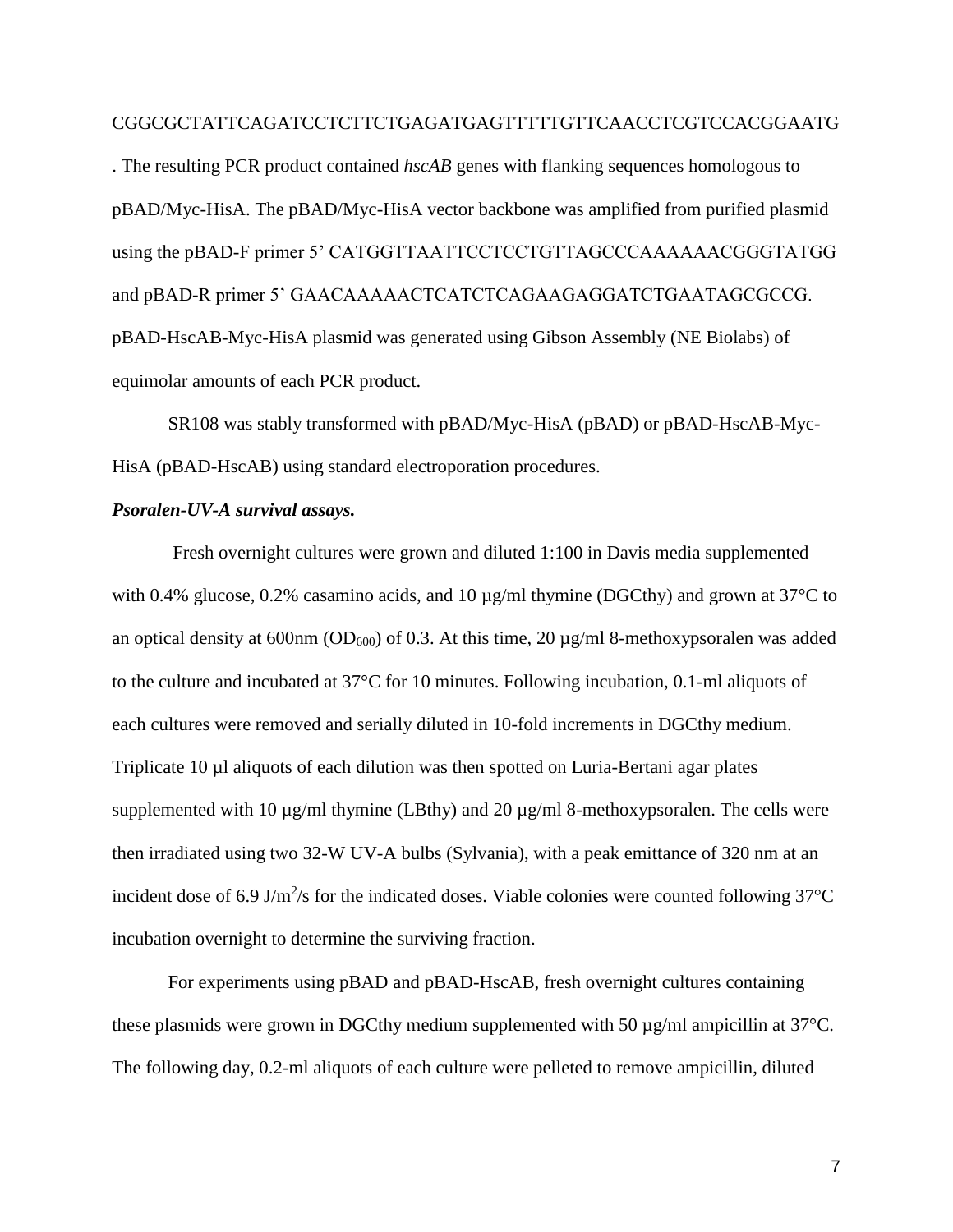1:100 in either DGCthy (uninduced) or Davis media supplemented with 0.4% arabinose, 0.2% casamino acids, and  $10 \mu g/ml$  thymine (DACthy, induced) and grown without ampicillin selection at  $37^{\circ}$ C to OD<sub>600</sub> of 0.3. At this time, cultures were treated with 20  $\mu$ g/ml 8methoxypsoralen for 10 minutes, exposed to varying doses of UVA, and the surviving fraction of cells determined as described above.

#### *Interstrand Crosslink resistance selection.*

A fresh overnight culture of SR108 was grown in LBthy medium at 37°C. The following day, cells were treated with 20  $\mu$ g/ml 8-methoxypsoralen for 10 minutes, then 0.1-ml aliquots were plated on LBthy agar plates supplemented with 20  $\mu$ g/ml 8-methoxypsoralen and subsequently irradiated with UV-A light for the indicated doses. All surviving colonies at a UVA dose producing incremental resistance to 8-methoxypsoralen-UVA treatment were collected the following day and grown in LBthy medium at 37°C overnight. Resistant populations were then re-exposed to 8-methoxypsoralen and increasing UVA doses. A portion of culture from each successive selection passage was stored for genome sequencing.

#### **Results**

#### *HscAB does not affect cell survival following 8-methoxypsoralen-UVA-induced DNA damage.*

Previous work by Holland and colleagues identified a 55-kDa that was SOS-inducible, associated with increased resistance to 8-methoxypsoralen-UVA treatment, and mapped to 57.2 minutes on the *E. coli* genome (Ahmad & Holland, 1985; Holland et al., 1991). When we examined this region of the genome for genes that encoded proteins of the correct size and whose expression has been reported to be induced by DNA damage (J. Courcelle et al., 2001), we found that *hscA* and *hscB* fit the criteria. To determine whether HscAB contributes to cell survival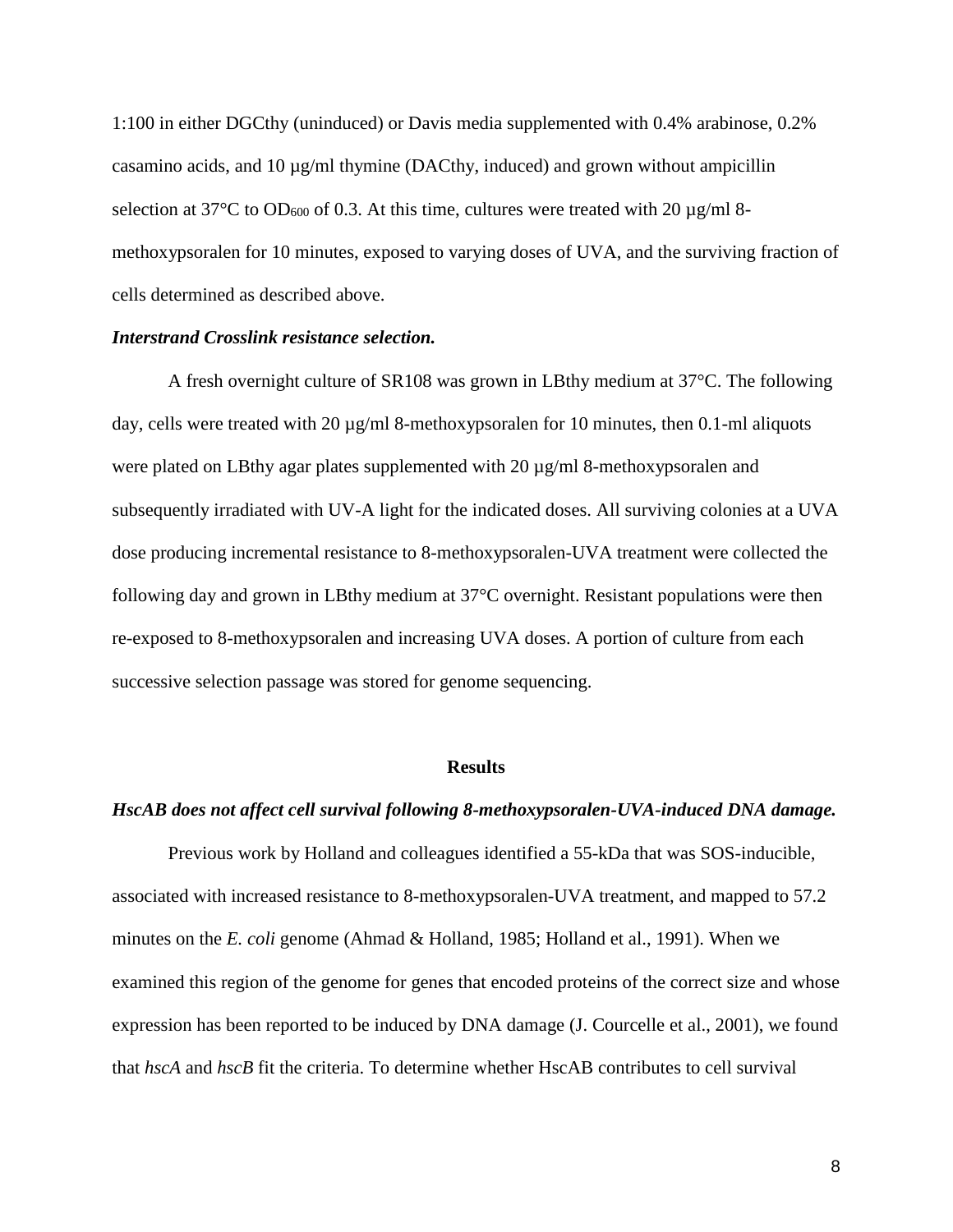following 8-methoxypsoralen-UVA treatment, we compared the survival of a *hscAB* mutant to that of its wild-type parent. *recA* mutants, which are known to be sensitive to many forms of DNA damage (Krasin & Hutchinson, 1977), were also examined as a control. Wild-type cells exhibited decreasing viability when exposed to increasing doses of UVA light in the presence of 8-methoxypsoralen, with approximately 0.1% of cells surviving UVA doses of greater than 5 kJ/m<sup>2</sup> (Figure 1). *recA* cells were hypersensitive to UVA exposure in the presence of 8 methoxypsoralen, and a UVA dose of  $0.5 \text{ kJ/m}^2$  was sufficient to reduce survival by greater than 99.9%. In contrast, both *hscAB* mutant isolates were as sensitive to 8-methoxypsoralen-UVA treatment as the wild-type parent, suggesting that the absence of HscA and HscB does not affect the ability of cells to survive interstrand crosslinks.



Figure 1. The absence of HscAB does not affect survival following 8-methoxypsoralen-UVAinduced DNA damage. The survival of wild-type (upside-down triangles), *recA* (triangles), *hscAB* isolate 1 (open circles) and *hscAB* isolate 2 (filled circles) cells after exposure to 20  $\mu$ g/ml 8-methoxypsoralen and the indicated doses of UV-A is plotted. Graphs represent an average of two independent experiments. Error bars represent one standard error of the mean.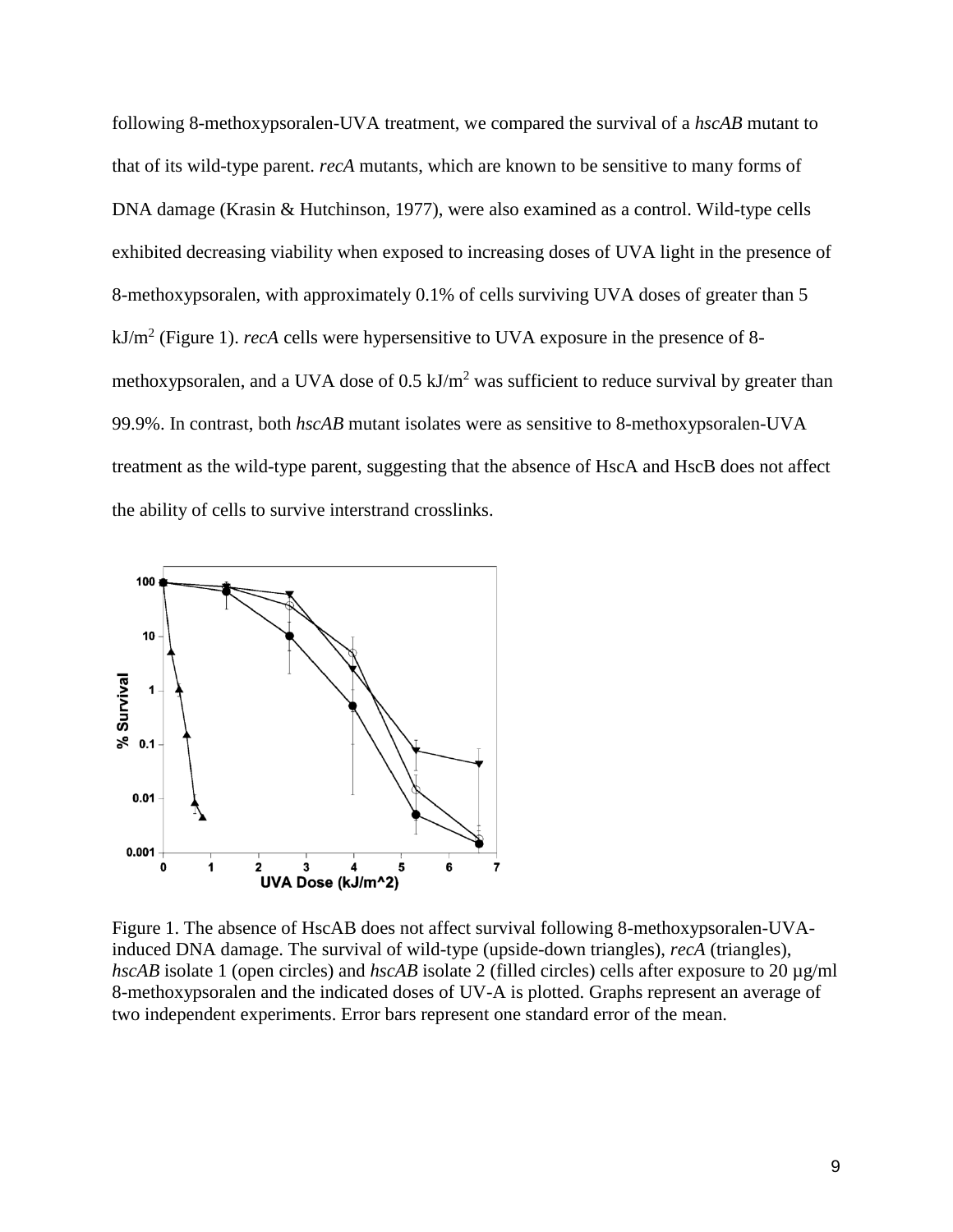While our results suggested HscA and HscB do not play a role in cell survival following UVA irradiation in the presence of 8-methoxypsoralen, Holland and colleagues previously hypothesized that interstrand crosslink-resistance might arise from a mutation upregulating expression of a repair protein in the region of *hscAB* (Holland et al., 1991). To determine whether overexpression of *hscAB* products affects cell survival following 8-methoxypsoralen-UVA treatment, we constructed an arabinose-inducible HscAB overexpression plasmid (pBAD-HscAB), and stably transformed it into wild-type cells. Cells containing pBAD-HscAB were cultured in minimal medium supplemented with arabinose, to induce expression of HscAB, or in minimal medium supplemented with glucose, which silences expression of HscAB from the plasmid, and then exposed to increasing doses of UVA irradiation in the presence of 8 methoxypsoralen. Cells containing the parent vector, pBAD, from which pBAD-HscAB was derived, were similarly cultured and exposed to 8-methoxypsoralen with UVA in the same experiment to ensure that any differences we observed were due to HscAB expression.

Cells containing pBAD-HscAB were approximately 100-fold less viable compared to cells transformed with pBAD, even in the absence of arabinose induction and 8 methoxypsoralen-UVA treatment (Figure 2A). This result indicated that HscAB expression from pBAD-HscAB might be leaky and that these proteins could be toxic to cells under normal growth conditions. Unsurprisingly, given this loss in viability in the absence of damage, pBAD-HscAB containing cells grown in either arabinose- or glucose-supplemented medium were also more sensitive to UVA irradiation in the presence of 8-methoxypsoralen compared to cells containing pBAD (Figure 2B). This observation further supports the idea that expression of *hscAB* products at times outside of the SOS response lowers the viability of cells. From these

10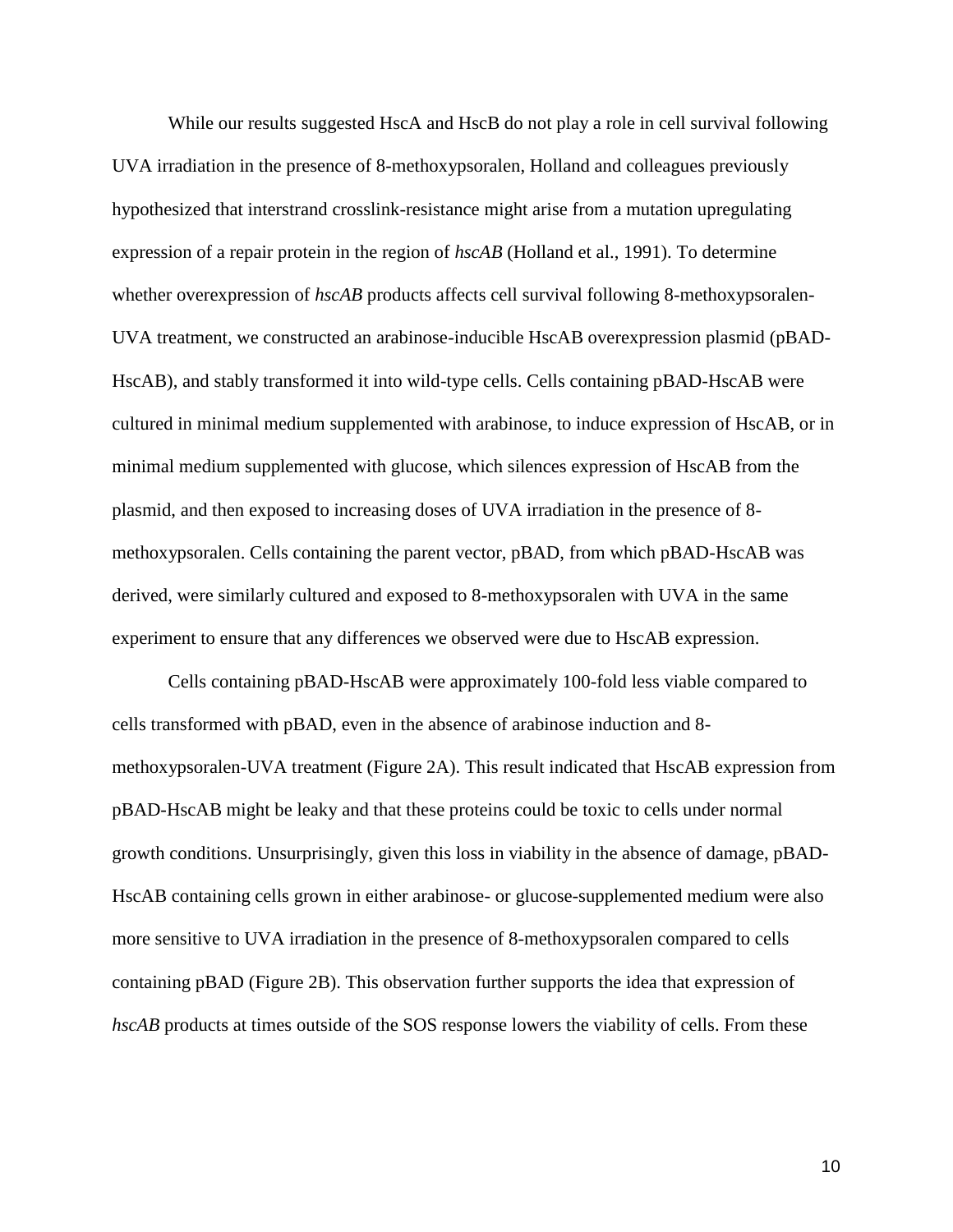results, we were unable to determine whether upregulation of HscAB expression might enhance resistance to 8-methoxypsoralen-UVA treatment and contribute to interstrand crosslink-repair.



Figure 2. Plasmids containing *hscAB* are toxic to cells even in the absence of 8 methoxypsoralen-UVA treatment. A) Viability of untreated wild-type cells containing either pBAD-HscAB or pBAD following growth in glucose- or arabinose-supplemented medium. B) The survival of wild-type cells containing pBAD grown in glucose- (filled circles), pBAD grown in grown in arabinose-supplemented medium (open circles), pBAD-HscAB grown in glucose- (filled triangles) and pBAD-HscAB grown in arabinose-supplemented medium (open triangles) after exposure to 20 µg/ml 8-methoxypsoralen and the indicated doses of UVA is plotted. The graph represents the results from one independent experiment.

#### *E. coli have the genetic capacity for interstrand crosslink resistance.*

While we were unable to confirm a role for HscAB in resistance to 8-methoxypsoralen and UVA treatment, it remained possible that *E. coli* encodes alternative genes that confer resistance to interstrand crosslinks. To examine this possibility, we developed a random mutagenesis and functional selection scheme to generate *E. coli* that were resistant to 8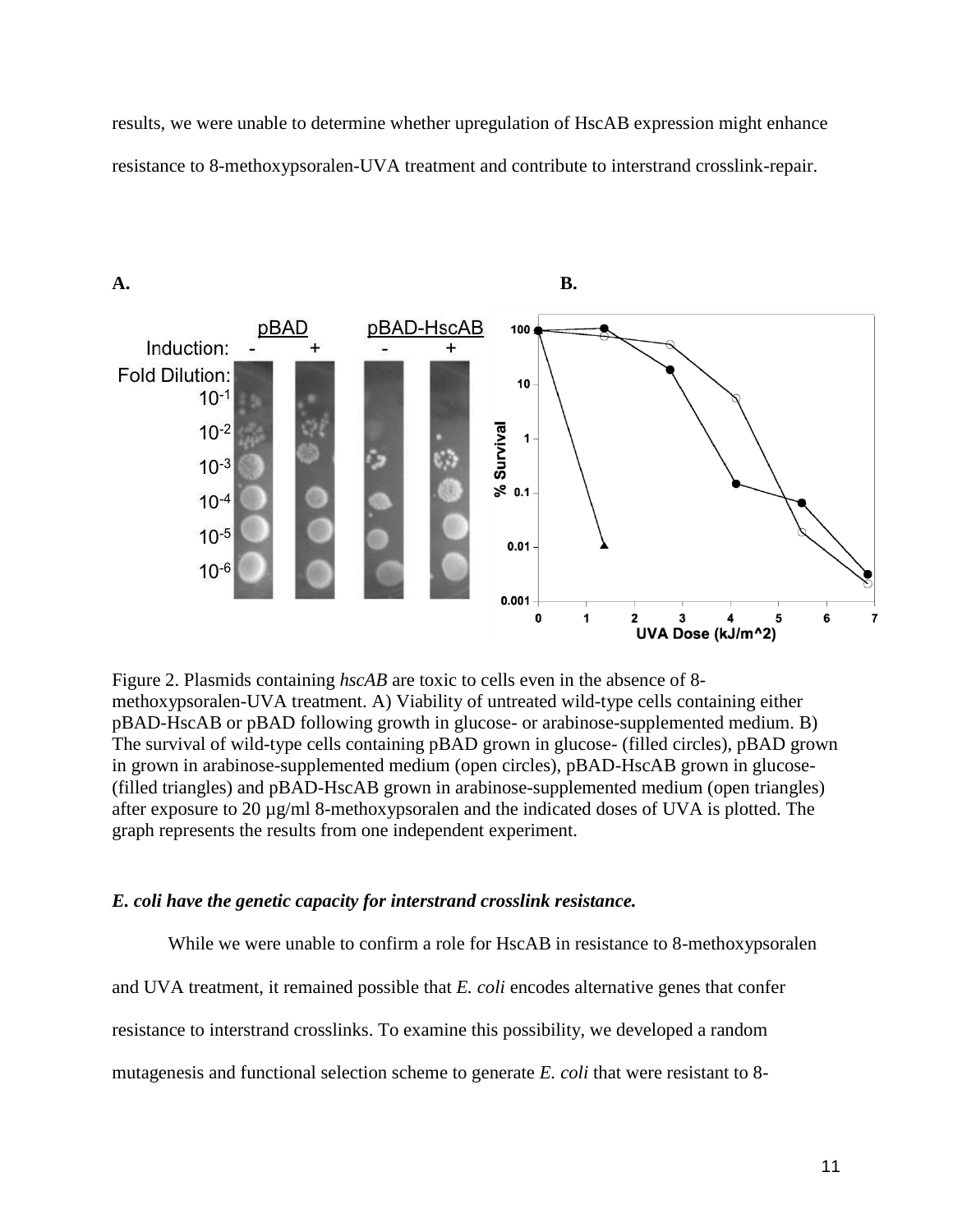methoxypsoralen and UVA exposure. Beginning with wild-type cells, we iteratively exposed cultures to UVA irradiation in the presence of 8-methoxypsoralen, each time selecting for increasingly resistant cells to treat in subsequent generations. For each round of selection, cultures were exposed to incremental doses of UVA irradiation in the presence of 8 methoxypsoralen and surviving colonies were then collected in bulk from plates exposed to a UVA dose that produced lethality in most, but not all of the growing cells (Figure 3A). Using nine rounds of this selection protocol, we were able to generate a population of cells that were resistant to and produced a lawn at a UVA dose of  $28.32 \text{ kJ/m}^2$  compared to a lawn growth at  $3.54 \text{ kJ/m}^2$  UVA light for the parent strain.



Figure 3. Wild-type cells exposed to successive rounds of 8-methoxypsoralen-UVA treatment develop resistance to this agent. A) Survival of cells exposed to 8-methoxypsoralen-UVA over several rounds of selection. Top row shows viability of parental strain; subsequent rows below show viability over successive generations. Red box denotes the population that was collected,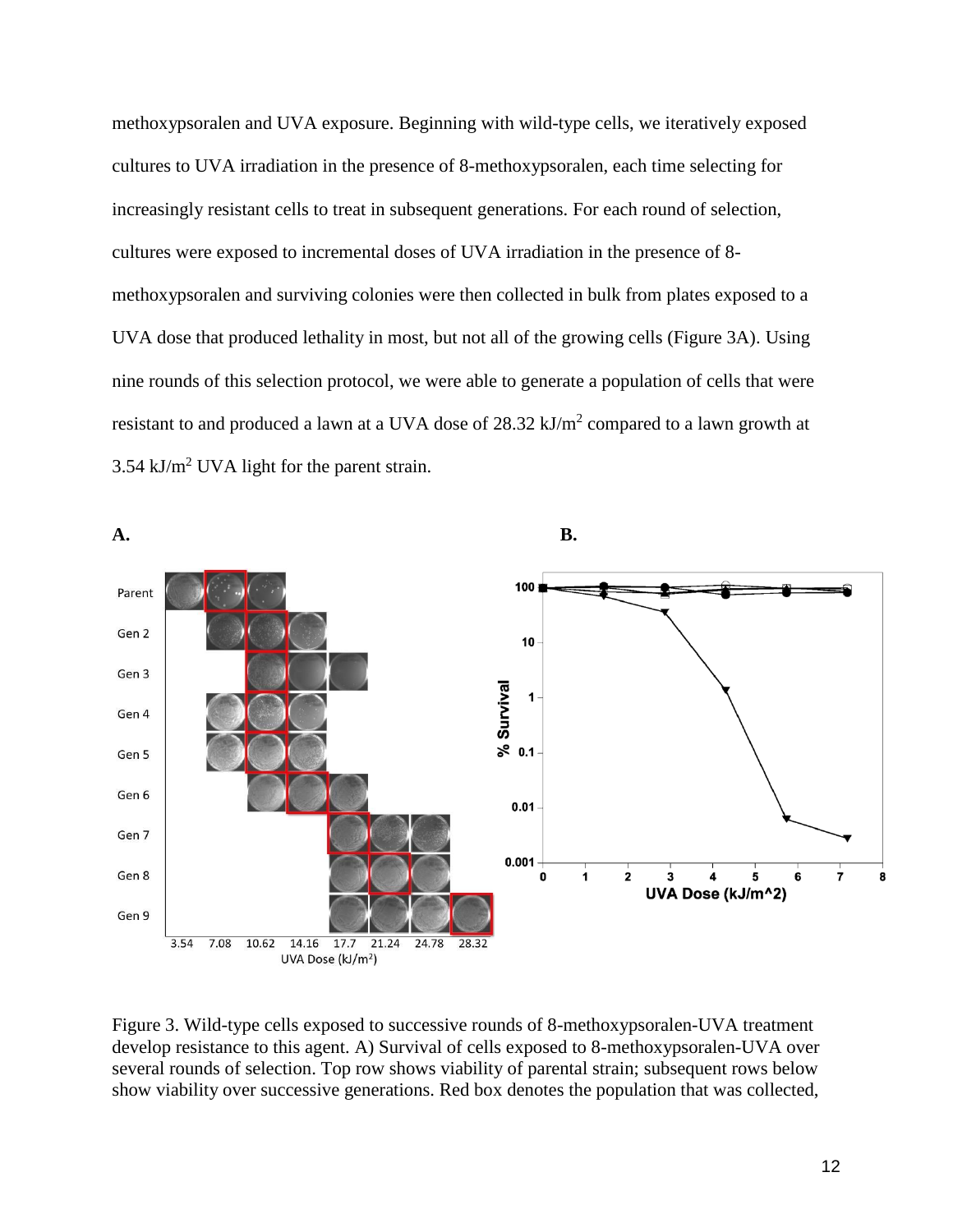propagated and used for selection in the next round. B) The survival of parent (filled triangles), Gen 6 isolate 1 (filled upside-down triangles), Gen 6 isolate 2 (filled circles), Gen 6 isolate 3 (open circles) and Gen 6 isolate 4 (open squares) cells after exposure to 20 µg/ml 8 methoxypsoralen and the indicated doses of UVA is plotted. The graph represents the results from one independent experiment.

To directly quantify the resistance of these selected mutants to 8-methoxypsoralen and UVA treatment, we isolated four individuals at random from selection round 6 and examined their ability to survive exposure to this agent. All four individuals from this sixth selection round were hyper-resistant to UVA irradiation in the presence of 8-methoxypsoralen and their viability was unaffected by any of the UVA doses we used in this experiment (Figure 3B). At the highest UVA doses applied (6 kJ/m<sup>2</sup> and higher), all four isolates displayed  $>10^4$ -fold increased viability compared to the parent strain. We interpret this result to indicate that *E. coli* cells have the genetic capacity to develop resistance to crosslink-inducing agents and by extension to interstrand crosslinks.

#### **Discussion**

The purpose of this study was to determine whether *E. coli* are capable of acquiring resistance to DNA interstrand crosslinks. Using iterative rounds of 8-methoxypsoralen-UVA treatment and selection, I generated cell populations capable of surviving a UVA dose that was  $\sim$ 10-fold higher than that tolerated by the parent strain. These cells exhibited  $>$ 10<sup>4</sup>-fold increased resistance by UVA dose compared to their progenitor, suggesting that *E. coli* do indeed contain the genetic capacity to acquire interstrand crosslink resistance.

I was unable to confirm or refute the role of one set of candidate genes implicated in interstrand crosslink resistance by Holland and colleagues (Ahmad & Holland, 1985; Holland et al., 1991). *hscAB* mutant cells exhibited no difference in survival to 8-methoxypsoralen-UVA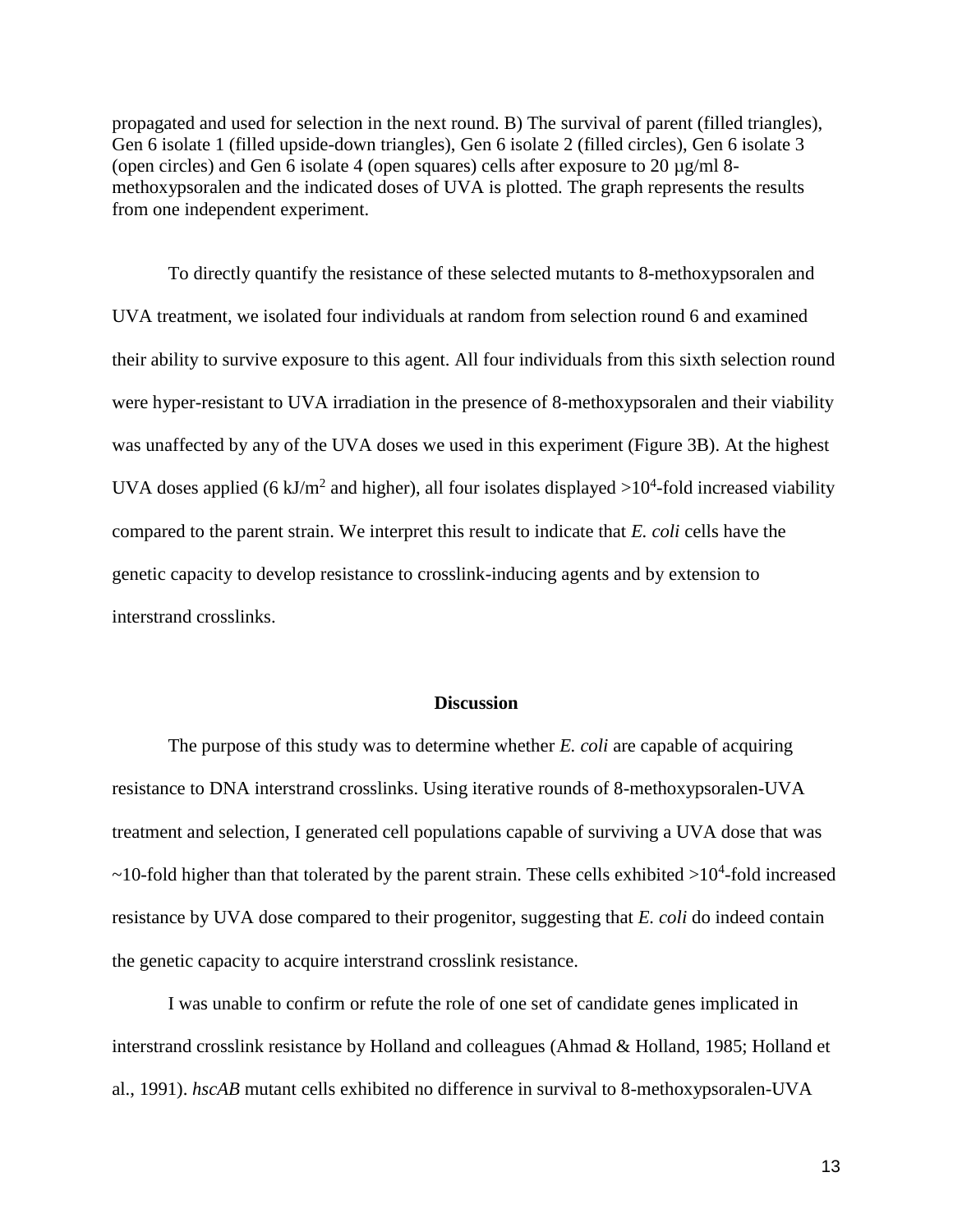treatment compared to wild-type cells, which could be interpreted to mean that these genes have no role in DNA interstrand crosslink resistance or that resistance is dependent on the upregulation of HscAB expression. In the latter case, treating *hscAB*-deficient cells with UVA irradiation in the presence of 8-methoxypsoralen would be expected to produce a wild-type phenotype such as I observed. I found that cells containing a HscAB-expressing plasmid displayed significant loss in viability even in the absence of treatment, such that the role of HscAB overexpression in interstrand crosslink resistance and repair could not be assessed. It remains possible that HscAB expression under normal growth conditions confers interstrand crosslink resistance, but assessing these proteins' roles may require more physiologically relevant amounts of protein expression than can be achieved using a plasmid overexpression system. Consistent with this, Holland et al., (1991) proposed that constitutive expression of the 55-kDa product might be dependent on the absence of a repressor protein thus allowing the optimal conditions for DNA interstrand crosslink resistance (Holland et al., 1991). The ironsulfur cluster repressor, IscR, located just downstream of *hscAB* may be responsible for providing optimal HscAB concentrations under cellular stress, and could be tested by constructing a *iscR*-deficient mutant and exposing it to 8-methoxypsoralen-UVA conditions compared to the wild-type strain. Alternatively, HscAB may be involved in multiple cellular pathways beyond interstrand crosslink survival and dysregulation of these genes could lead to cytotoxicity under normal conditions.

Due to the significant cellular toxicity resulting from the inhibition of replication and transcription by interstrand crosslinks in all cells, agents that induce these lesions have been widely adopted as chemotherapeutics and resistance to these covalent linkages have become an important area of study (Deans & C West, 2011). Our observation that *E. coli* can acquire

14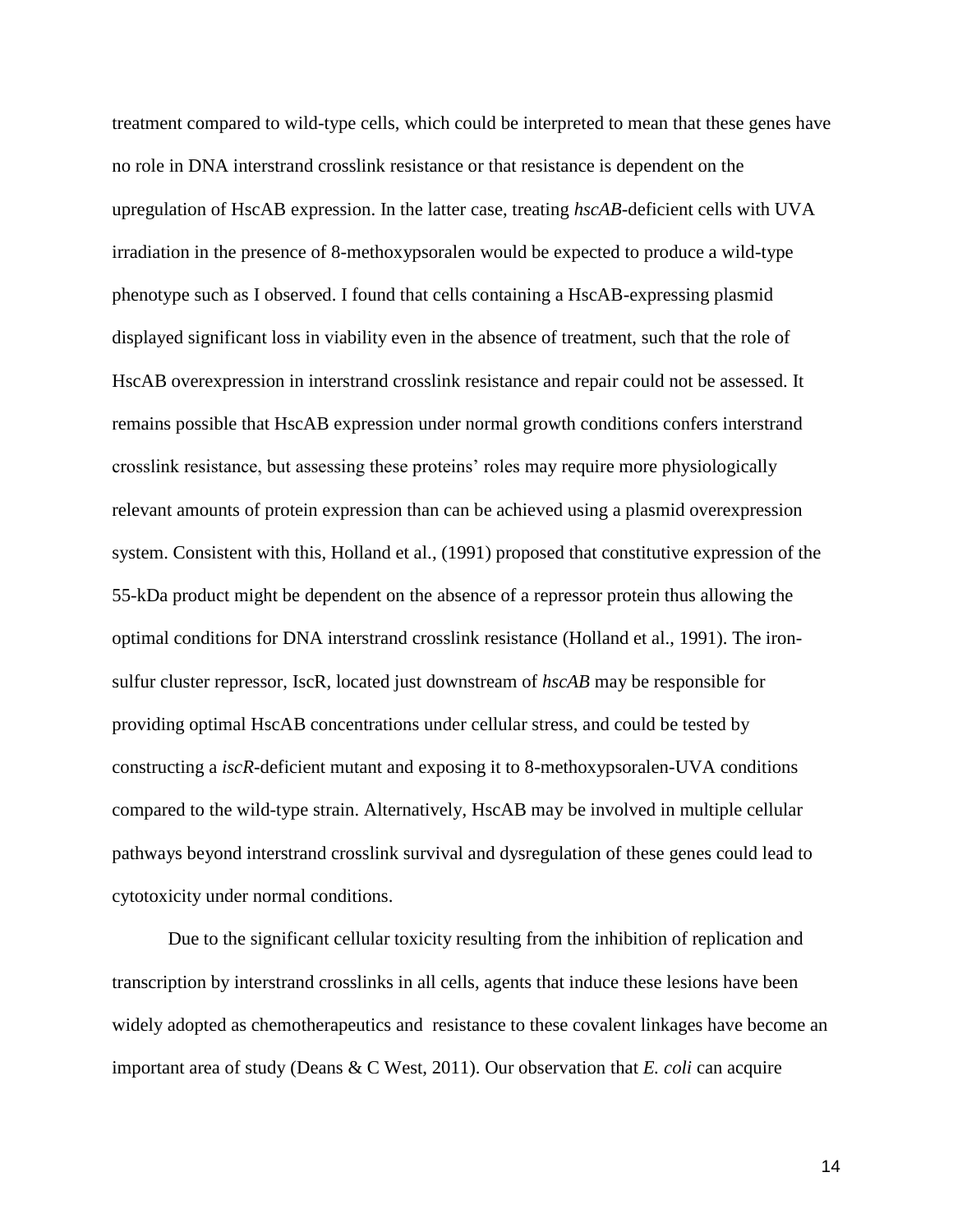interstrand crosslink resistance following repeated exposure demonstrates that this bacteria may be a good model system for understanding the development of interstrand crosslink resistance or tolerance over time. If this is the case, the functional homology between metabolic processes in *E. coli* and mammalian cells would suggest that similar pathways may be exploited by cancer cells to accumulate resistance to crosslinking chemotherapeutic agents over the course of cancer treatment, ultimately leading to cancer recurrence (Guainazzi & Schärer, 2010).

The exact cellular mechanism responsible for increased cell survival to crosslinking agents remains unknown, but recent studies have implicated enzymes such as Cho endonuclease, along with the UvrAB complex, to be involved in interstrand crosslink repair mechanisms, independent from DNA monoadducts (Perera, Mendenhall, Courcelle, & Courcelle, 2016). Two alternatively proposed repair mechanisms involve the nucleotide excision repair/lesion bypass (X. Wang et al., 2001); and the nucleotide excision repair/translesion DNA synthesis pathway (Berardini, Foster, & Loechler, 1999; Kumari et al., 2008). Construction of *recA*-, *uvrA*-, *polB*- (DNA Pol II), and *dinB* (translesion DNA Pol IV)-deficient mutants in the hyper-resistant genetic background may allow for the identification of DNA repair complexes involved in crosslink-lesion processing. If increased repair of 8-methoxypsoralen-bound DNA is responsible for the crosslink-resistant phenotype, then inhibition of the involved complex should cause a reversion in survival towards that seen in repair-deficient mutants.

Another plausible mechanism of the DNA interstrand crosslink resistance observed in this study is transmembrane pump activity, which could remove 8-methoxypsoralen from *E. coli* cells prior to DNA intercalation and UVA exposure. The multiple drug resistance protein in cancer stem cells has been frequently documented to remove toxic agents from cells prior to DNA alterations, thus contributing to chemotherapy resistance and reduced crosslink formation

15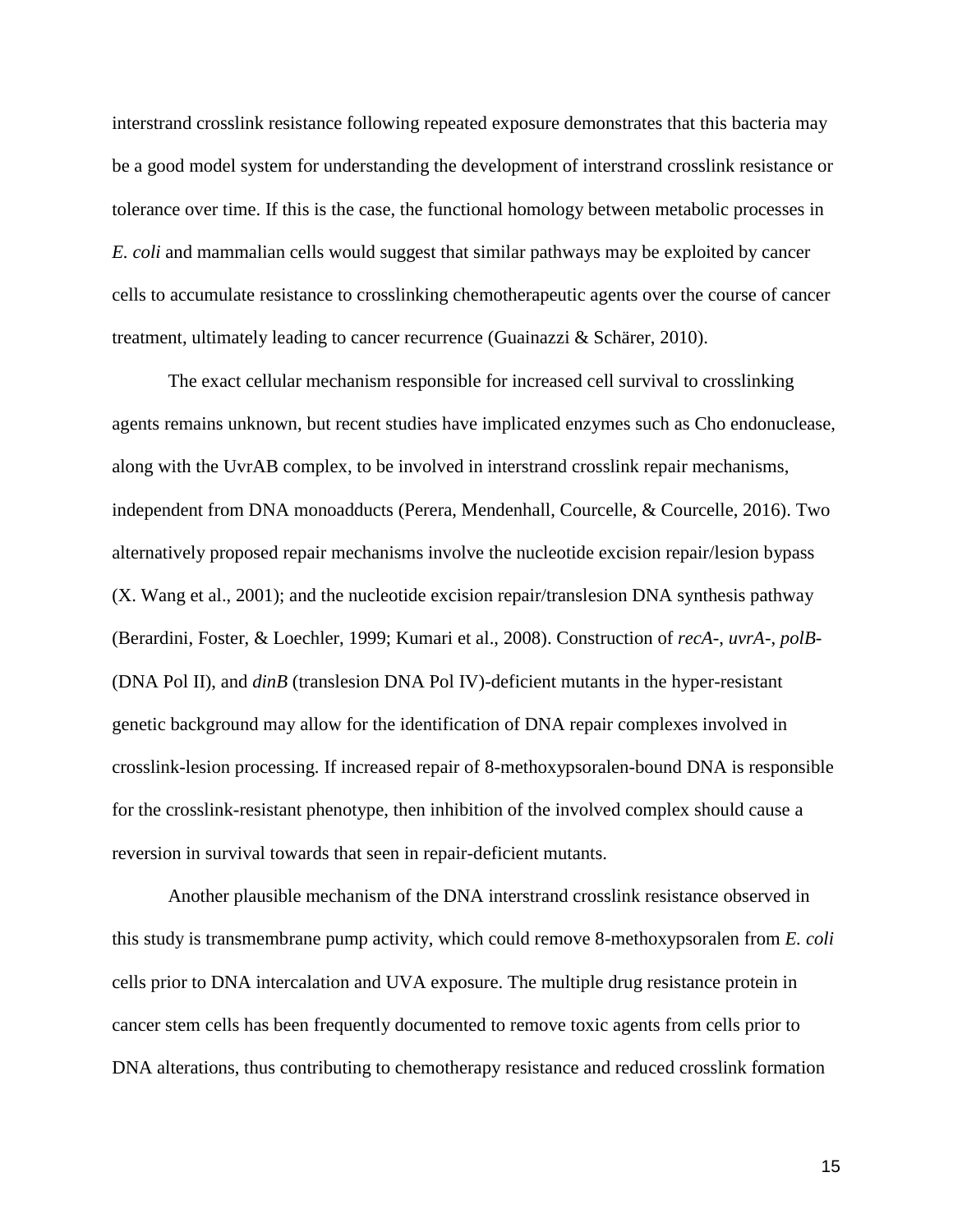(reviewed in DI & ZHAO, 2015). In human hepatocytes, induction of crosslinks by 8 methoxypsoralen has been shown to potently induce the oxidative and hydrolytic drug-clearance enzymes cytochrome P450 3A4 and carboxylesterase 2 (Yang & Yan, 2007). One method to determine whether decreased uptake or increased efflux of 8-methoxypsoralen is responsible for all or some of the hyper-resistance I observed is to monitor the accumulation of DNA interstrand crosslinks over increasing UVA doses. The absence or reduction in accumulation of interstrand crosslinks in the hyper-resistant strain, but not the wild-type cells, would suggest an active transport mechanism as the mode of interstrand crosslink resistance.

This study confirmed that *E. coli* do possess the capacity for interstrand crosslink resistance within their genomes. Given the functional conservation between cellular processes in *E. coli* and mammals, identifying which genes are affected in the hyper-resistant strain may provide insights into the cellular pathways involved in DNA interstrand crosslink processing and development of drug resistance.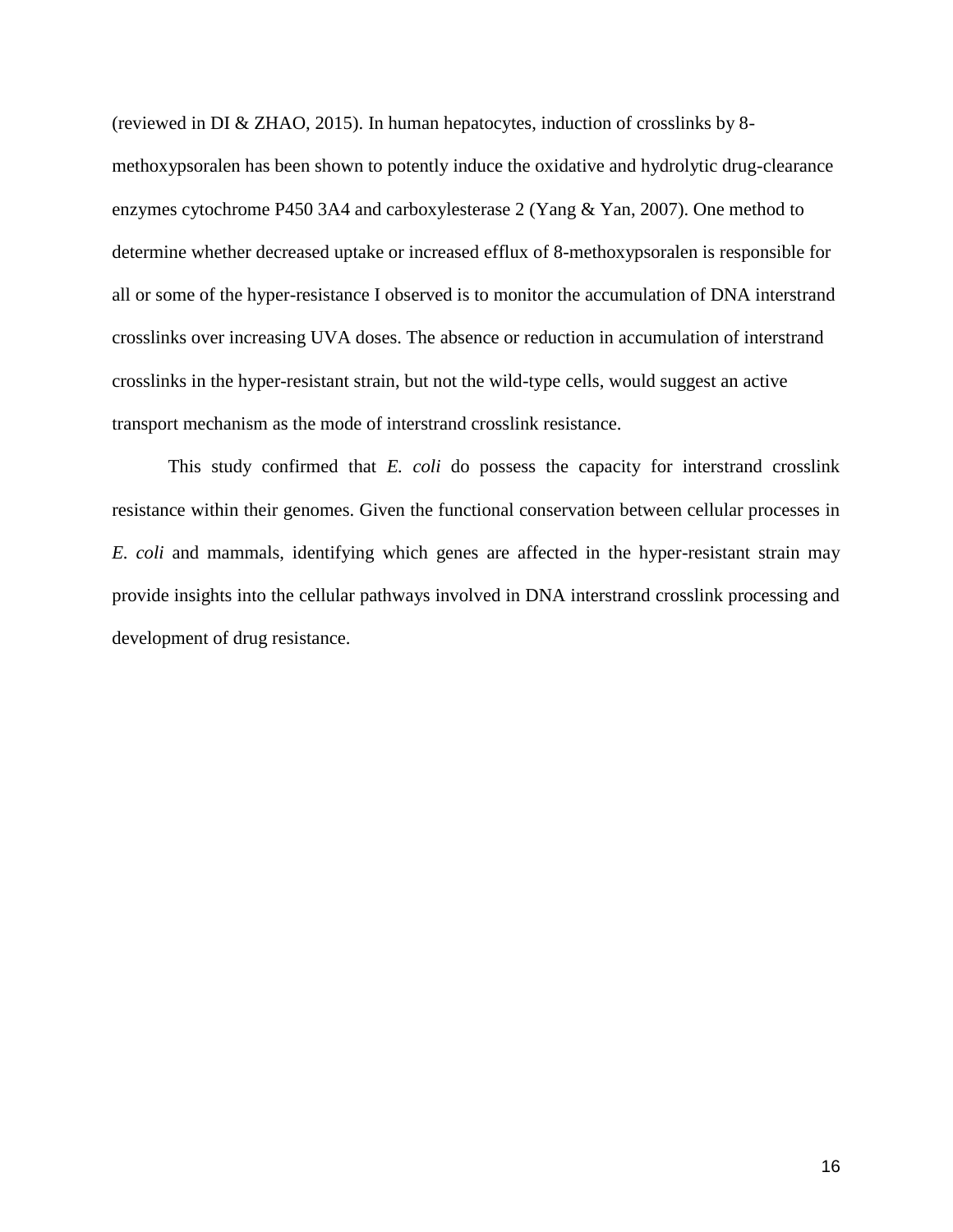## **Acknowledgements**

This project was funded by the National Institute of Environmental Health Sciences, Grant Number R15ES025953.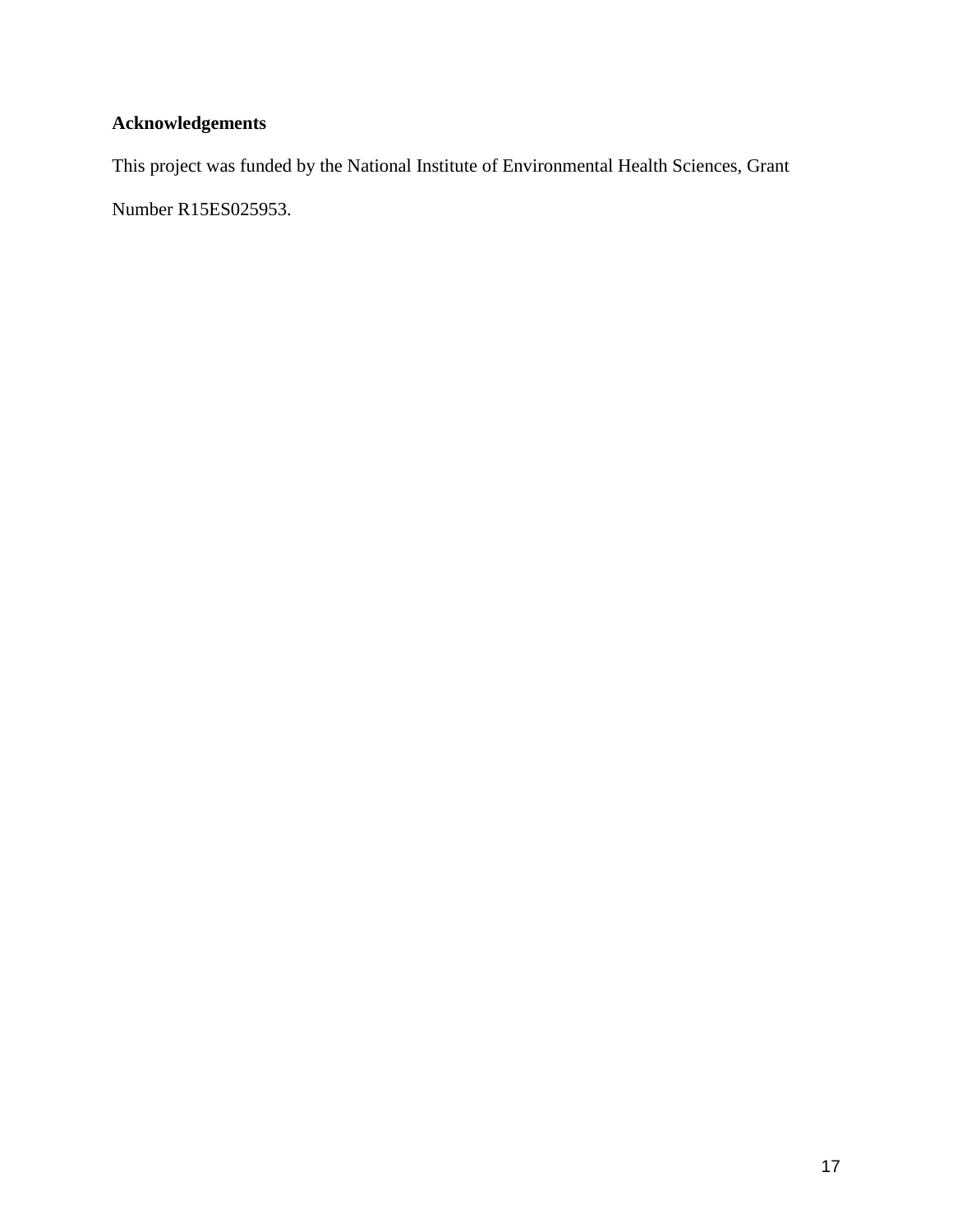#### **References**

- Ahmad, S. I., & Holland, I. B. (1985). Isolation and analysis of a mutant of Escherichia coli hyper-resistant to near-ultraviolet light plus 8-methoxypsoralen. *Mutation Research/Fundamental and Molecular Mechanisms of Mutagenesis*, *151*(1), 43–47. https://doi.org/10.1016/0027-5107(85)90180-0
- Arroyo, M. P., & Tift, L. (2003). Vitiligo therapy: where are we now? *Journal of Drugs in Dermatology: JDD*, *2*(4), 404–408.
- Berardini, M., Foster, P. L., & Loechler, E. L. (1999). DNA polymerase II (polB) is involved in a new DNA repair pathway for DNA interstrand cross-links in Escherichia coli. *Journal of Bacteriology*, *181*(9), 2878–2882.
- Bredberg, A., Lambert, B., Lindblad, A., Swanbeck, G., & Wennersten, G. (1983). Studies of DNA and Chromosome Damage in Skin Fibroblasts and Blood Lymphocytes from Psoriasis Patients Treated with 8-Methoxypsoralen and UVA Irradiation. *Journal of Investigative Dermatology*, *81*(2), 93–97. https://doi.org/10.1111/1523-1747.ep12542161
- Cheung-Ong, K., Giaever, G., & Nislow, C. (2013). DNA-Damaging Agents in Cancer Chemotherapy: Serendipity and Chemical Biology. *Chemistry & Biology*, *20*(5), 648– 659. https://doi.org/10.1016/j.chembiol.2013.04.007
- Cimino, G. D., Gamper, H. B., Isaacs, S. T., & Hearst, J. E. (1985). Psoralens as Photoactive Probes of Nucleic Acid Structure and Function: Organic Chemistry, Photochemistry, and Biochemistry. *Annual Review of Biochemistry*, *54*(1), 1151–1193. https://doi.org/10.1146/annurev.bi.54.070185.005443
- Cole, R. S. (1970). Light-induced cross-linking of DNA in the presence of a furocoumarin (psoralen): Studies with phage λ, Escherichia coli, and mouse leukemia cells. *Biochimica*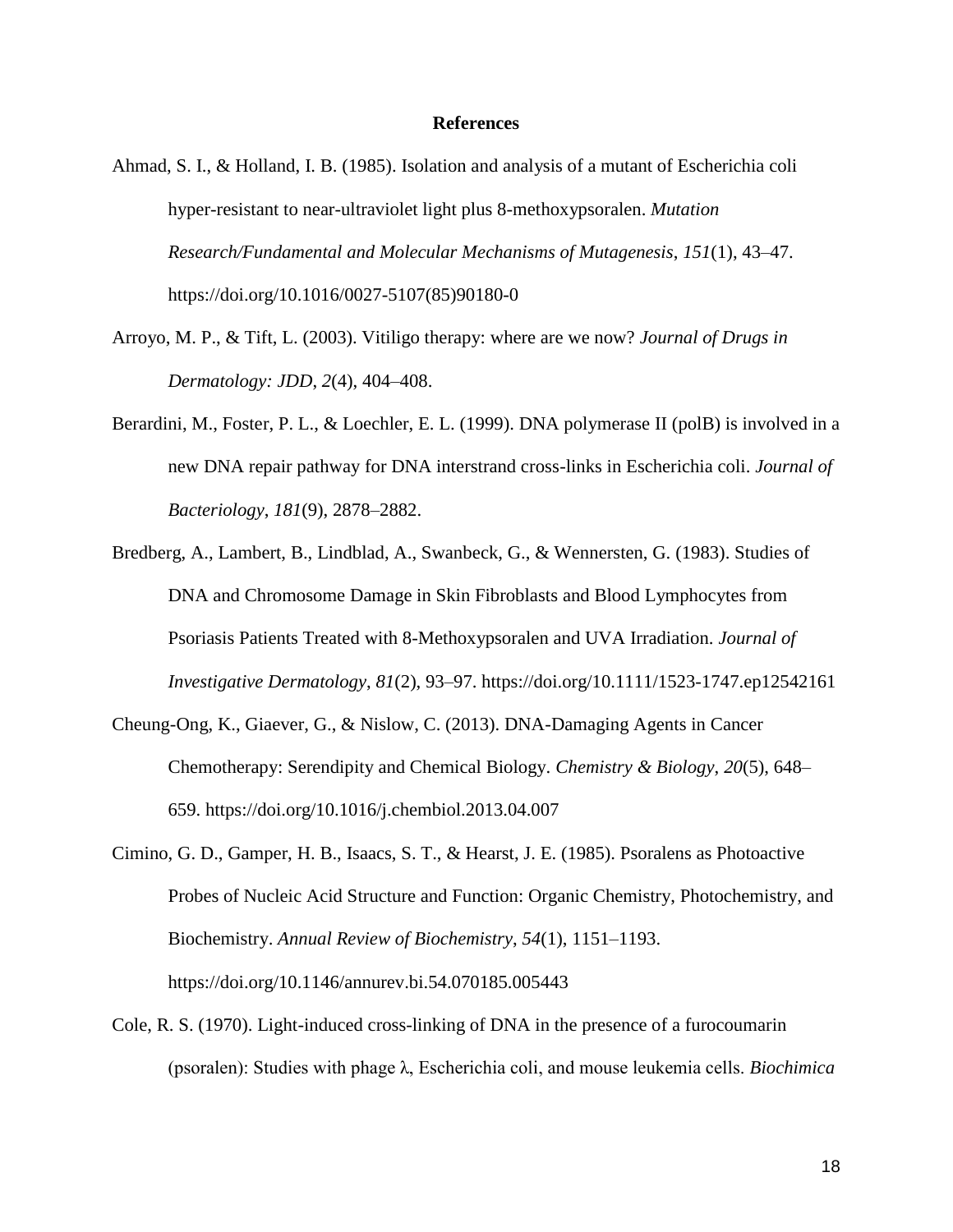*et Biophysica Acta (BBA) - Nucleic Acids and Protein Synthesis*, *217*(1), 30–39. https://doi.org/10.1016/0005-2787(70)90119-X

- Courcelle, C. T., Belle, J. J., & Courcelle, J. (2005). Nucleotide Excision Repair or Polymerase V-Mediated Lesion Bypass Can Act To Restore UV-Arrested Replication Forks in Escherichia coli. *Journal of Bacteriology*, *187*(20), 6953–6961. https://doi.org/10.1128/JB.187.20.6953-6961.2005
- Courcelle, J., Carswell-Crumpton, C., & Hanawalt, P. C. (1997). recF and recR are required for the resumption of replication at DNA replication forks in Escherichia coli. *Proceedings of the National Academy of Sciences of the United States of America*, *94*(8), 3714–3719.
- Courcelle, J., Khodursky, A., Peter, B., Brown, P. O., & Hanawalt, P. C. (2001). Comparative gene expression profiles following UV exposure in wild-type and SOS-deficient Escherichia coli. *Genetics*, *158*(1), 41–64.
- Dall'Acqua, F. (1977). New Chemical Aspects of the Photoreaction between Psoralen and DNA. In *Research in Photobiology* (pp. 245–255). Springer, Boston, MA. https://doi.org/10.1007/978-1-4613-4160-4\_26
- Deans, A., & C West, S. (2011). *DNA interstrand crosslink repair and cancer* (Vol. 11). https://doi.org/10.1038/nrc3088
- DI, C., & ZHAO, Y. (2015). Multiple drug resistance due to resistance to stem cells and stem cell treatment progress in cancer (Review). *Experimental and Therapeutic Medicine*, *9*(2), 289–293. https://doi.org/10.3892/etm.2014.2141
- Gottesman, M. M. (2002). Mechanisms of Cancer Drug Resistance. *Annual Review of Medicine*, *53*(1), 615–627. https://doi.org/10.1146/annurev.med.53.082901.103929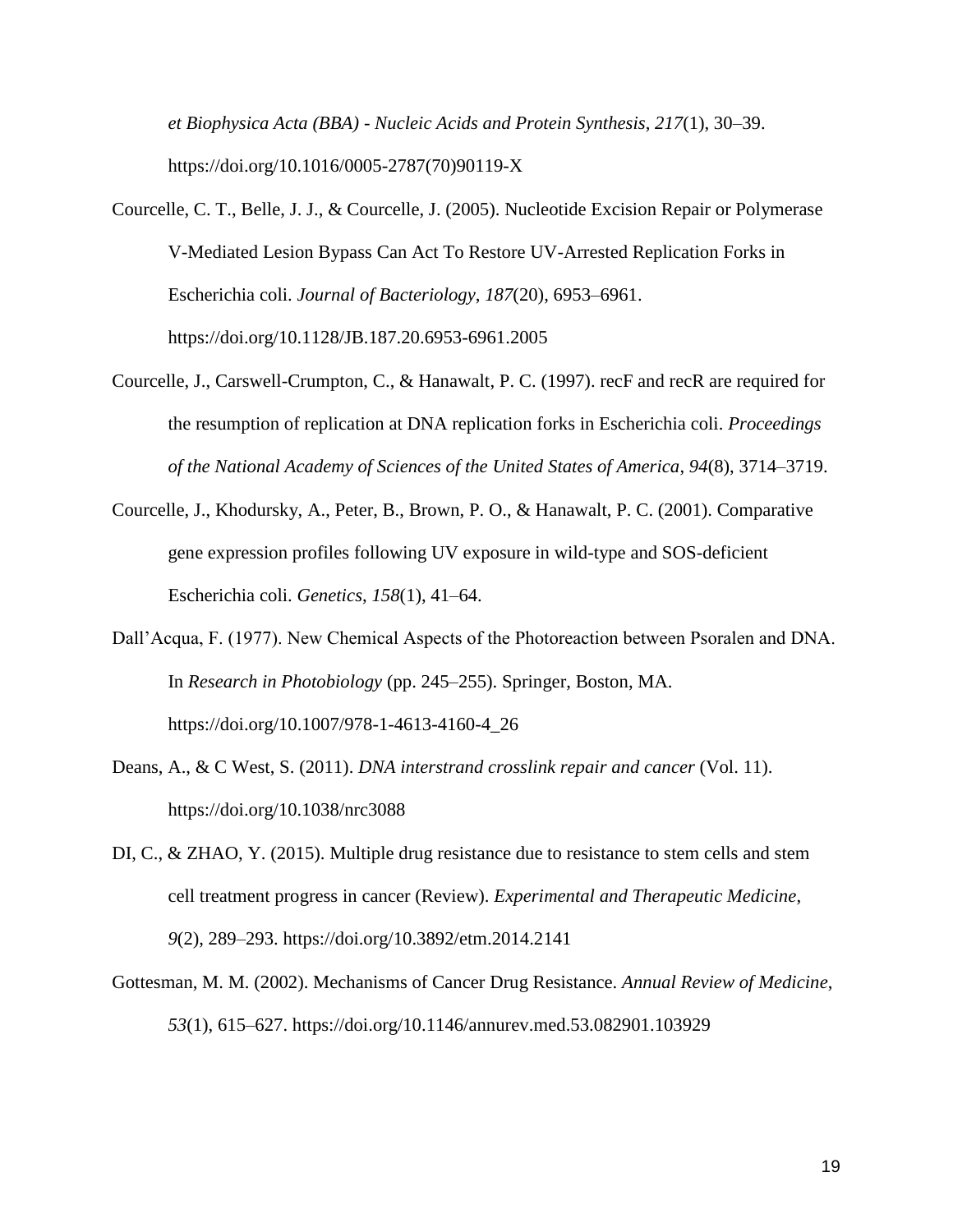- Guainazzi, A., & Schärer, O. D. (2010). Using synthetic DNA interstrand crosslinks to elucidate repair pathways and identify new therapeutic targets for cancer chemotherapy. *Cellular and Molecular Life Sciences: CMLS*, *67*(21), 3683–3697. https://doi.org/10.1007/s00018- 010-0492-6
- Gupta, A. K., & Anderson, T. F. (1987). Psoralen photochemotherapy. *Journal of the American Academy of Dermatology*, *17*(5), 703–734. https://doi.org/10.1016/S0190- 9622(87)70255-2
- Ho, T. V., & Schärer, O. D. (2010). Translesion DNA synthesis polymerases in DNA interstrand crosslink repair. *Environmental and Molecular Mutagenesis*, *51*(6), 552–566. https://doi.org/10.1002/em.20573
- Holland, J., Holland, I. B., & Ahmad, S. I. (1991). DNA damage by 8-methoxypsoralen plus near ultraviolet light (PUVA) and its repair in Escherichia coli: Genetic analysis. *Mutation Research/DNA Repair*, *254*(3), 289–298. https://doi.org/10.1016/0921-8777(91)90068-Z
- Huang, J., Mohanty, S., & Basu, A. (2004). Cisplatin resistance is associated with deregulation in protein kinase C-δ. *Biochemical and Biophysical Research Communications*, *316*(4), 1002–1008. https://doi.org/10.1016/j.bbrc.2004.02.149
- Kaina, B., & Christmann, M. (2002). DNA repair in resistance to alkylating anticancer drugs. *International Journal of Clinical Pharmacology and Therapeutics*, *40*(8), 354–367.
- Kanne, D., Straub, K., Rapoport, H., & Hearst, J. E. (1982). The psoralen-DNA photoreaction. Characterization of the monoaddition products from 8-methoxypsoralen and 4,5',8 trimethylpsoralen. *Biochemistry*, *21*(5), 861–871. https://doi.org/10.1021/bi00534a008
- Kim, Y.-J., & Wilson, D. M. (2012). Overview of base excision repair biochemistry. *Current Molecular Pharmacology*, *5*(1), 3–13.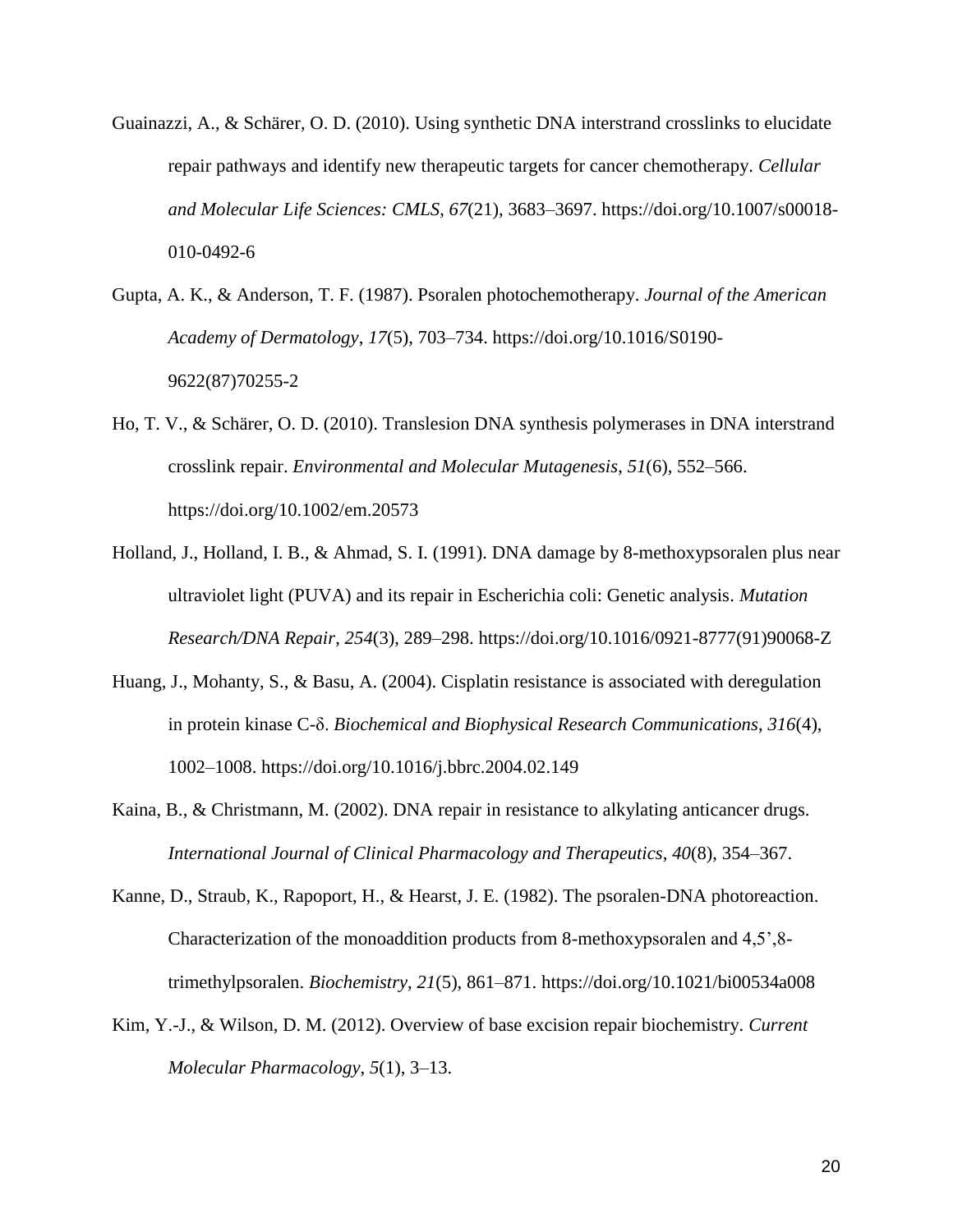- Krasin, F., & Hutchinson, F. (1977). Repair of DNA double-strand breaks in Escherichia coli, which requires recA function and the presence of a duplicate genome. *Journal of Molecular Biology*, *116*(1), 81–98.
- Kumari, A., Minko, I. G., Harbut, M. B., Finkel, S. E., Goodman, M. F., & Lloyd, R. S. (2008). Replication bypass of interstrand cross-link intermediates by Escherichia coli DNA polymerase IV. *The Journal of Biological Chemistry*, *283*(41), 27433–27437. https://doi.org/10.1074/jbc.M801237200
- Mellon, I., & Hanawalt, P. C. (1989). Induction of the Escherichia coli lactose operon selectively increases repair of its transcribed DNA strand. *Nature*, *342*(6245), 95–98. https://doi.org/10.1038/342095a0
- O'Grady, S., Finn, S. P., Cuffe, S., Richard, D. J., O'Byrne, K. J., & Barr, M. P. (2014). The role of DNA repair pathways in cisplatin resistant lung cancer. *Cancer Treatment Reviews*, *40*(10), 1161–1170. https://doi.org/10.1016/j.ctrv.2014.10.003
- Perera, A. V., Mendenhall, J. B., Courcelle, C. T., & Courcelle, J. (2016). Cho Endonuclease Functions during DNA Interstrand Cross-Link Repair in Escherichia coli. *Journal of Bacteriology*, *198*(22), 3099–3108. https://doi.org/10.1128/JB.00509-16
- Sastry, S. S., Ross, B. M., & P'arraga, A. (1997). Cross-linking of DNA-binding proteins to DNA with psoralen and psoralen furan-side monoadducts. Comparison of action spectra with DNA-DNA cross-linking. *The Journal of Biological Chemistry*, *272*(6), 3715–3723.
- Schärer, O. D. (n.d.). DNA Interstrand Crosslinks: Natural and Drug-Induced DNA Adducts that Induce Unique Cellular Responses. *ChemBioChem*, *6*(1), 27–32. https://doi.org/10.1002/cbic.200400287